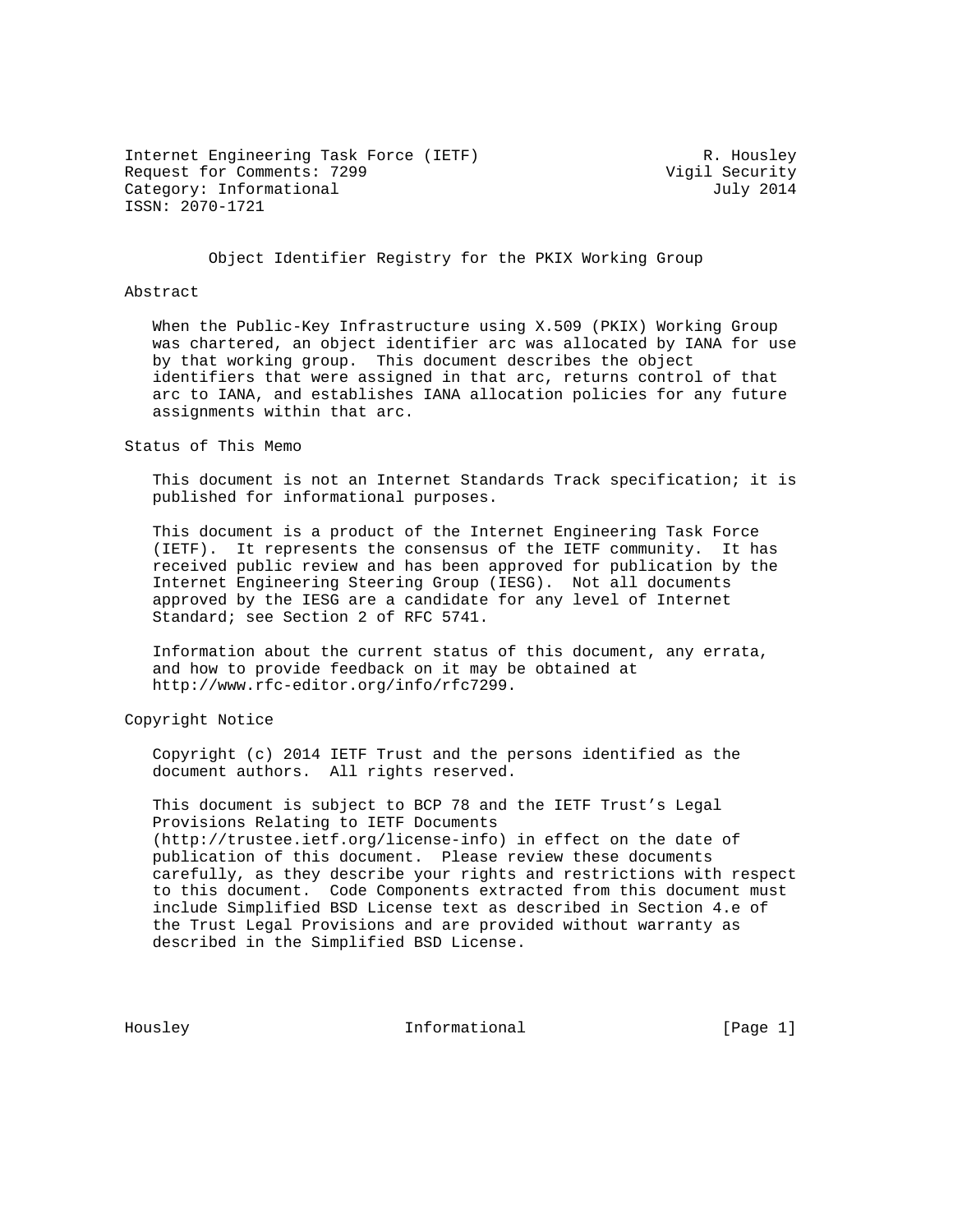# Table of Contents

|       | 2. Subordinate Object Identifier Arcs 3                                                                          |
|-------|------------------------------------------------------------------------------------------------------------------|
|       |                                                                                                                  |
|       | 3.1. Update to "SMI Security for Mechanism Codes" Registry 6                                                     |
|       |                                                                                                                  |
|       | 3.3. "SMI Security for PKIX Module Identifier" Registry 7                                                        |
|       | 3.4. "SMI Security for PKIX Certificate Extension" Registry  9                                                   |
|       | 3.5. "SMI Security for PKIX Policy Qualifier" Registry 10                                                        |
|       | 3.6. "SMI Security for PKIX Extended Key Purpose" Registry 10                                                    |
|       | 3.7. "SMI Security for PKIX CMP Information Types" Registry 11                                                   |
|       | 3.8. "SMI Security for PKIX CRMF Registration" Registry 12                                                       |
|       | 3.9. "SMI Security for PKIX CRMF Registration Controls"                                                          |
|       |                                                                                                                  |
|       | 3.10. "SMI Security for PKIX CRMF Registration                                                                   |
|       |                                                                                                                  |
|       | 3.11. "SMI Security for PKIX Algorithms" Registry 13                                                             |
|       | 3.12. "SMI Security for PKIX CMC Controls" Registry 13                                                           |
|       | 3.13. "SMI Security for PKIX CMC GLA Requests and                                                                |
|       |                                                                                                                  |
|       | 3.14. "SMI Security for PKIX Other Name Forms" Registry 15                                                       |
|       | 3.15. "SMI Security for PKIX Personal Data Attributes"                                                           |
|       |                                                                                                                  |
|       | 3.16. "SMI Security for PKIX Attribute Certificate                                                               |
|       |                                                                                                                  |
|       | 3.17. "SMI Security for PKIX Qualified Certificate                                                               |
|       |                                                                                                                  |
|       | 3.18. "SMI Security for PKIX CMC Content Types" Registry 16                                                      |
|       | 3.19. "SMI Security for PKIX OIDs Used Only for                                                                  |
|       |                                                                                                                  |
|       | 3.20. "SMI Security for PKIX Certificate Policies" Registry 17                                                   |
|       | 3.21. "SMI Security for PKIX CMC Error Types" Registry 17<br>3.22. "SMI Security for PKIX Revocation Information |
|       |                                                                                                                  |
|       | 3.23. "SMI Security for PKIX SCVP Check Types" Registry  18                                                      |
|       | 3.24. "SMI Security for PKIX SCVP Want Back Types" Registry  19                                                  |
|       | 3.25. "SMI Security for PKIX SCVP Validation Policies                                                            |
|       |                                                                                                                  |
|       | 3.26. "SMI Security for PKIX SCVP Name Validation                                                                |
|       |                                                                                                                  |
|       | 3.27. "SMI Security for PKIX SCVP Basic Validation                                                               |
|       |                                                                                                                  |
| 3.28. | "SMI Security for PKIX SCVP Distinguished Name                                                                   |
|       | Validation Policy Errors" Registry 21                                                                            |
|       | 3.29. "SMI Security for PKIX Other Logotype                                                                      |
|       |                                                                                                                  |
|       |                                                                                                                  |

Housley **Informational** [Page 2]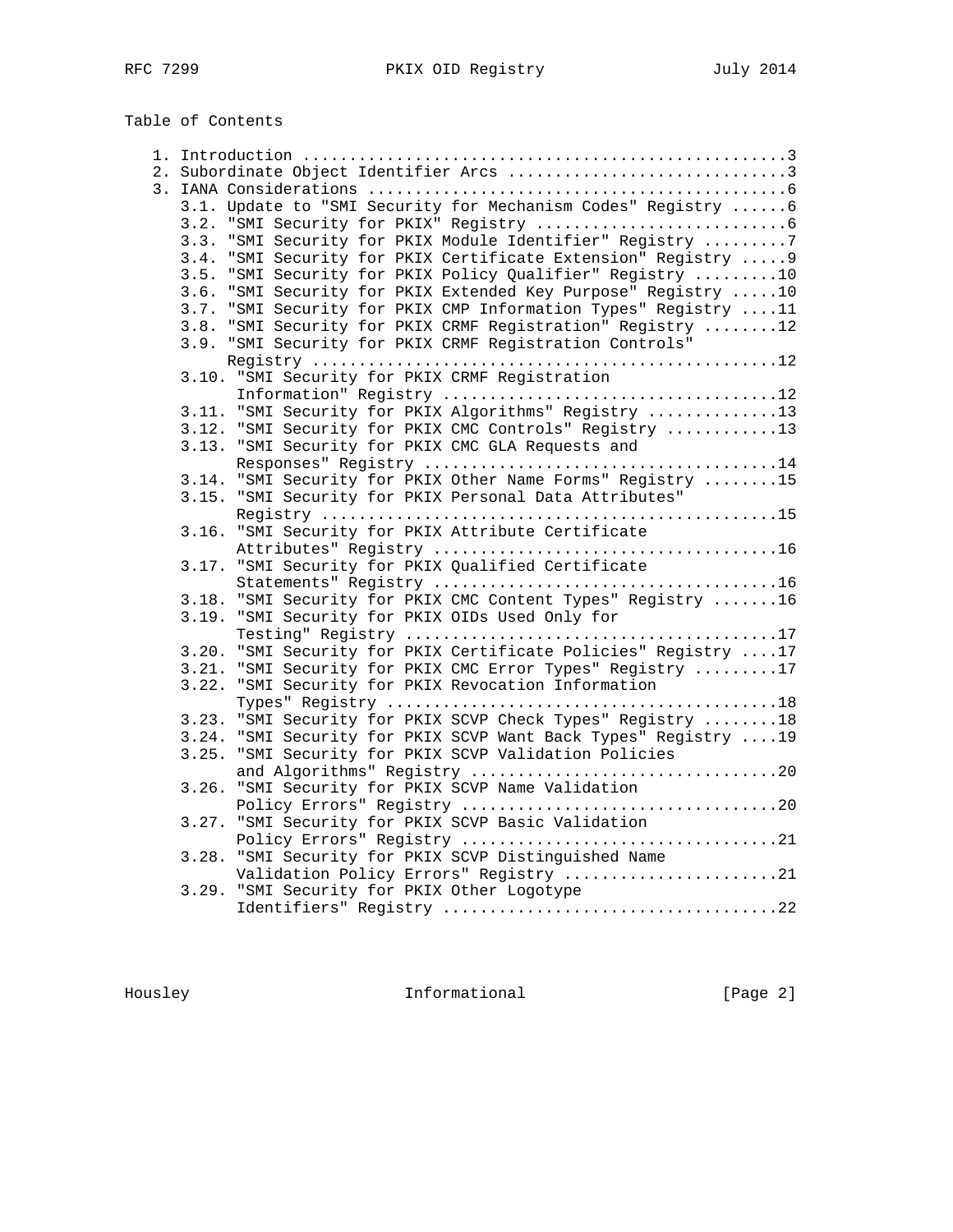|  | 3.30. "SMI Security for PKIX Proxy Certificate Policy           |  |  |  |  |
|--|-----------------------------------------------------------------|--|--|--|--|
|  |                                                                 |  |  |  |  |
|  | 3.31. "SMI Security for PKIX Proxy Matching Rules" Registry  22 |  |  |  |  |
|  | 3.32. "SMI Security for PKIX Subject Key Identifier             |  |  |  |  |
|  |                                                                 |  |  |  |  |
|  | 3.33. "SMI Security for PKIX Access Descriptor" Registry 23     |  |  |  |  |
|  | 3.34. "SMI Security for PKIX Online Certificate Status          |  |  |  |  |
|  |                                                                 |  |  |  |  |
|  |                                                                 |  |  |  |  |
|  |                                                                 |  |  |  |  |
|  |                                                                 |  |  |  |  |
|  |                                                                 |  |  |  |  |
|  |                                                                 |  |  |  |  |

#### 1. Introduction

 When the Public-Key Infrastructure using X.509 (PKIX) Working Group was chartered, an object identifier arc was allocated by IANA for use by that working group. These object identifiers are primarily used with Abstract Syntax Notation One (ASN.1) [ASN1-88] [ASN1-97] [ASN1-08]. The ASN.1 specifications continue to evolve, but object identifiers can be used with any and all versions of ASN.1.

The PKIX object identifier arc is:

 $id$ -pkix OBJECT IDENTIFIER ::= { iso(1) identified-organization(3)  $dod(6)$  internet(1) security(5) mechanisms(5) pkix(7) }

 This document describes the object identifiers that were assigned in the PKIX arc, returns control of the PKIX arc to IANA, and establishes IANA allocation policies for any future assignments within the PKIX arc.

2. Subordinate Object Identifier Arcs

 Twenty-five subordinate object identifier arcs were used, numbered from 0 to 23 and 48. In addition, there are seven subordinate arcs. They were assigned as follows:

 -- Module identifiers id-mod OBJECT IDENTIFIER ::= { id-pkix 0 } -- PKIX certificate extensions  $id-pe$  OBJECT IDENTIFIER  $:= \{ id-pkix 1 \}$  -- Policy qualifier types  $id-qt$  OBJECT IDENTIFIER ::= {  $id-pkix 2$  }

Housley **Informational** [Page 3]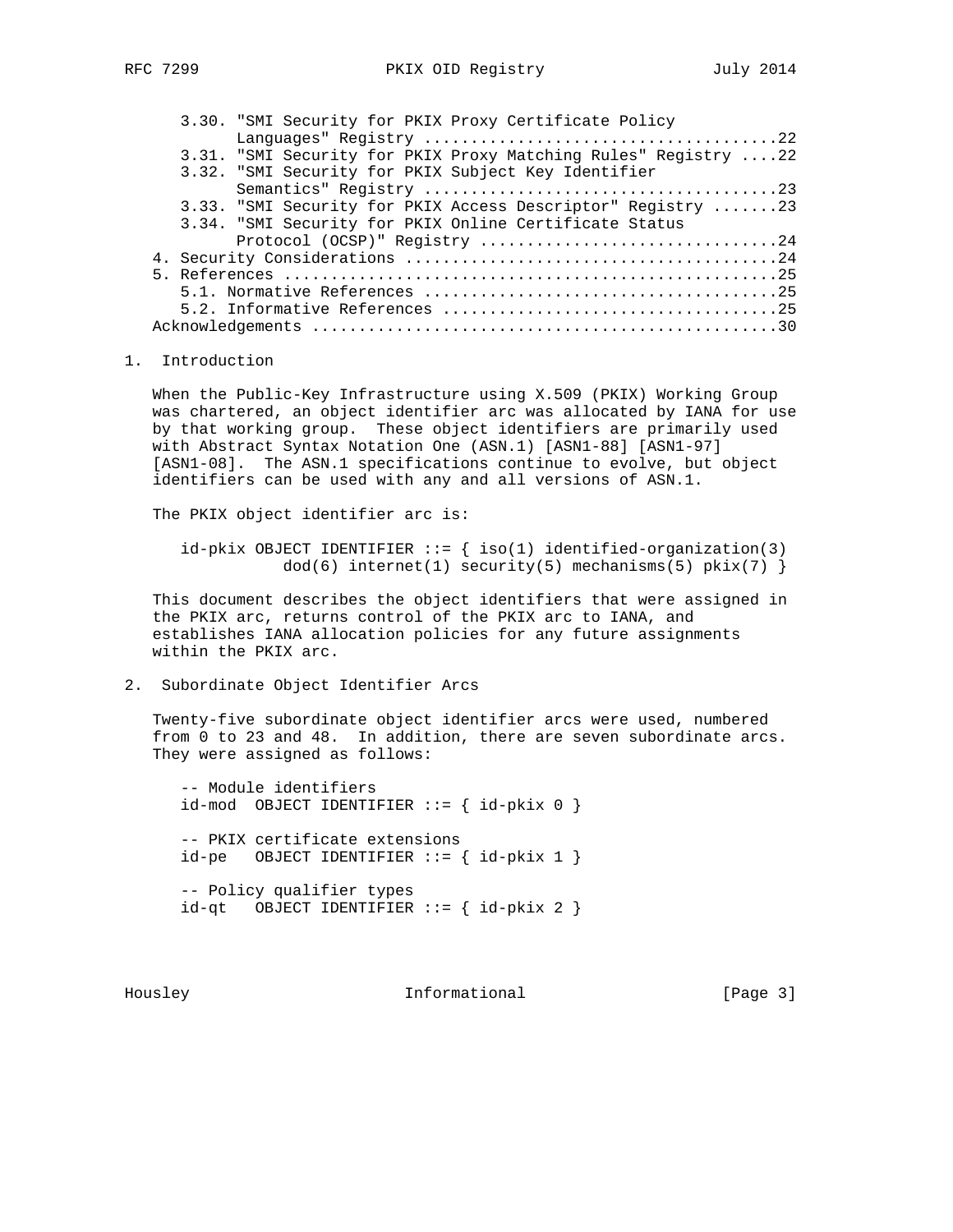```
 -- Extended key purpose identifiers
id-kp OBJECT IDENTIFIER ::= { id-pkix 3 }
 -- CMP information types
id-it OBJECT IDENTIFIER := \{ id-pkix 4 \} -- CRMF registration
id-pkip OBJECT IDENTIFIER ::= { id-pkix 5 }
 -- CRMF registration controls
id-regCtrl OBJECT IDENTIFIER ::= { id-pkix 5 1 }
 -- CRMF registration information
id-regInfo OBJECT IDENTIFIER ::= { id-pkix 5 2 } -- Algorithms
id-alg OBJECT IDENTIFIER := \{ id-pkix 6 \} -- CMC controls
id-cmc OBJECT IDENTIFIER ::= { id-pkix 7 }
 -- CMC GLA Requests and Responses
id-cmc-glaRR OBJECT IDENTIFIER :: { id-pkix 7 99 }
 -- Other name forms
id-on OBJECT IDENTIFIER ::= { id-pkix 8 }
 -- Personal data attribute
id-pda OBJECT IDENTIFIER ::= { id-pkix 9 }
 -- Attribute certificate attributes
id-aca OBJECT IDENTIFIER ::= { id-pkix 10 }
 -- Qualified certificate statements
id-qcs OBJECT IDENTIFIER ::= { id-pkix 11 }
 -- CMC content types
id-cct OBJECT IDENTIFIER ::= \{ id-pkix 12 \} -- OIDs for TESTING ONLY
 id-TEST OBJECT IDENTIFIER ::= { id-pkix 13 }
 -- Certificate policies
id-cp OBJECT IDENTIFIER ::= { id-pkix 14 }
 -- CMC error types
 id-cet OBJECT IDENTIFIER ::= { id-pkix 15 }
```
Housley **Informational** [Page 4]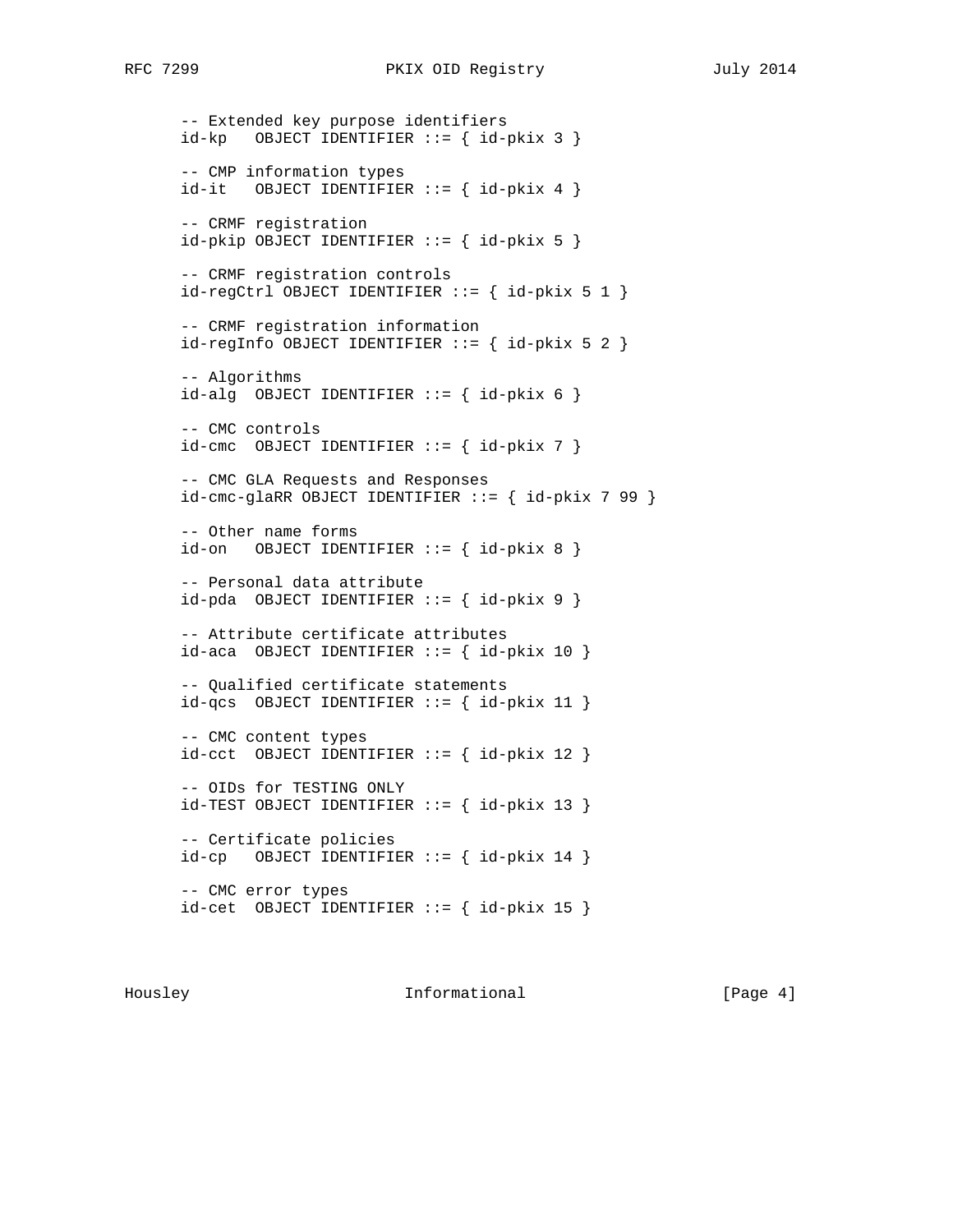```
 -- Revocation information types
 id-ri OBJECT IDENTIFIER ::= { id-pkix 16 }
 -- SCVP check type
 id-sct OBJECT IDENTIFIER ::= { id-pkix 17 }
 -- SCVP want back types
id-swb OBJECT IDENTIFIER ::= { id-pkix 18 }
 -- SCVP validation policies
 id-svp OBJECT IDENTIFIER ::= { id-pkix 19 }
 -- SCVP name validation policy errors
id-nvae OBJECT IDENTIFIER := \{ id - \text{pkix } 19 \ 2 \} -- SCVP basic validation policy errors
id-bvae OBJECT IDENTIFIER ::= \{ id-pkix 19 3 \} -- SCVP distinguished name validation policy errors
id-dnvae OBJECT IDENTIFIER ::= \{ id-pkix 19 4 \} -- Other logotype identifiers
 id-logo OBJECT IDENTIFIER ::= { id-pkix 20 }
 -- Proxy certificate policy languages
id-ppl OBJECT IDENTIFIER ::= { id-pkix 21 }
 -- Matching rules
id-mr OBJECT IDENTIFIER ::= { id-pkix 22 }
 -- Subject key identifier semantics
id\text{-}skis OBJECT IDENTIFYER ::= \{ id\text{-}pkix 23 } -- Access descriptors
id-ad OBJECT IDENTIFIER ::= { id-pkix 48 }
 -- Online Certificate Status Protocol
id-pkix-ocsp OBJECT IDENTIFIER  ::= \{ id-pkix 48 1 \}
```
 The values assigned in each of these subordinate object identifier arcs are discussed in the next section.

Housley **Informational** [Page 5]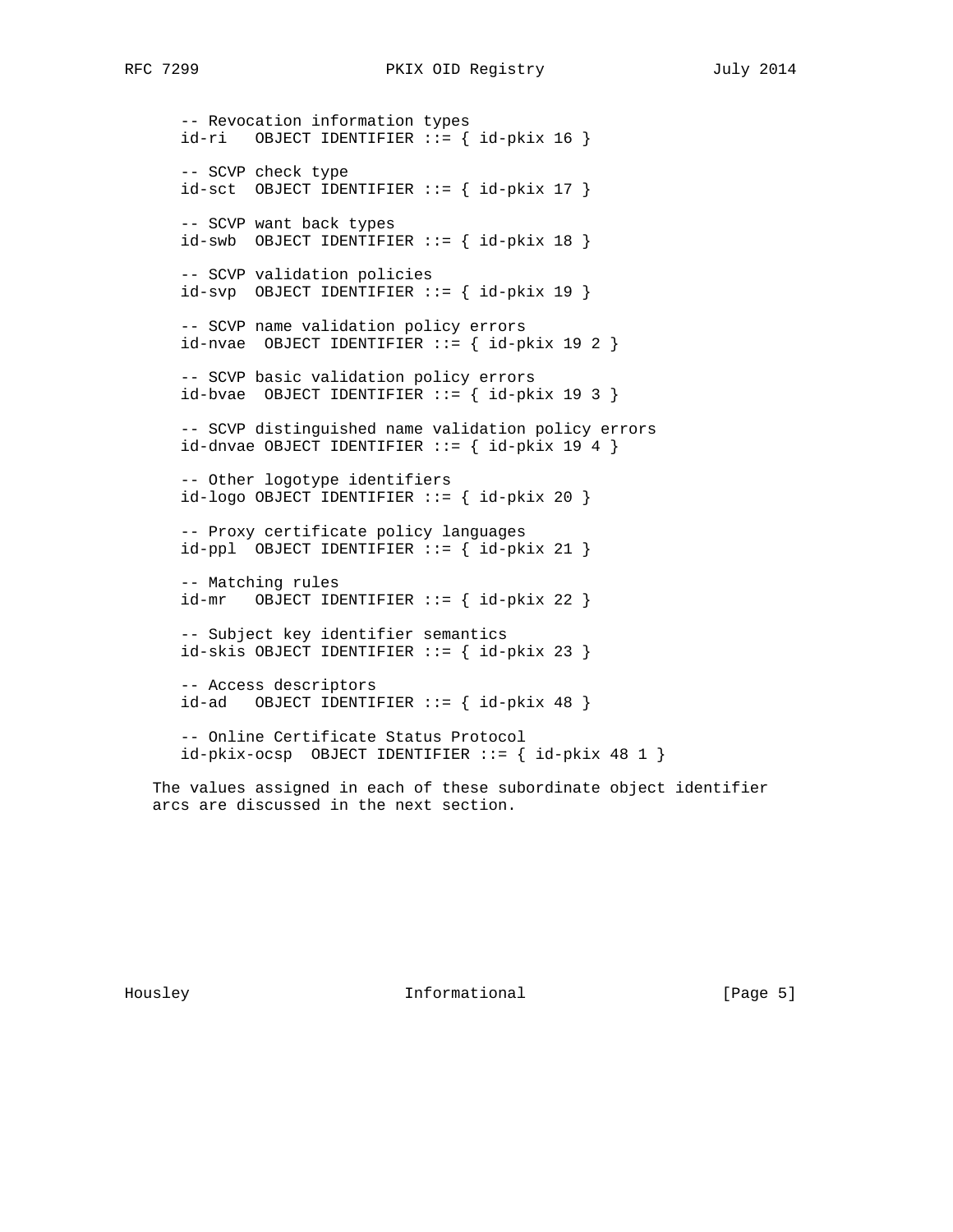### 3. IANA Considerations

IANA has updated one registry table and created 33 additional tables.

 Updates to the new tables are to be made according to the Specification Required policy as defined in [RFC5226]. The expert is expected to ensure that any new values are strongly related to the work that was done by the PKIX Working Group. That is, additional object identifiers are to be related to X.509 certificates, X.509 attribute certificates, X.509 certificate revocation lists (CRLs), or protocols associated with them. Object identifiers for other purposes should not be assigned in this arc.

3.1. Update to "SMI Security for Mechanism Codes" Registry

 The reference for the Public Key Infrastructure using X.509 (PKIX) entry (decimal value 7) has been updated to point to this document.

3.2. "SMI Security for PKIX" Registry

 Within the SMI-numbers registry, a "PKIX (1.3.6.1.5.5.7)" table with three columns has been added:

| Description                      | References |
|----------------------------------|------------|
| Module identifiers               | [RFC7299]  |
| PKIX certificate extensions      | [RFC7299]  |
| Policy qualifier types           | [RFC7299]  |
| Extended key purpose identifiers | [RFC7299]  |
| CMP information types            | [RFC7299]  |
| CRMF registration                | [RFC7299]  |
| Algorithms                       | [RFC7299]  |
| CMC controls                     | [RFC7299]  |
| Other name forms                 | [RFC7299]  |
| Personal data attribute          | [RFC7299]  |
| Attribute certificate attributes | [RFC7299]  |
| Qualified certificate statements | [RFC7299]  |
| CMC content types                | [RFC7299]  |
| OIDs for TESTING ONLY            | [RFC7299]  |
| Certificate policies             | [RFC7299]  |
| CMC error types                  | [RFC7299]  |
| Revocation information types     | [RFC7299]  |
| SCVP check type                  | [RFC7299]  |
| SCVP want back types             | [RFC7299]  |
| SCVP validation policies         | [RFC7299]  |
| Other logotype identifiers       | [RFC7299]  |
|                                  |            |

Housley **Informational** [Page 6]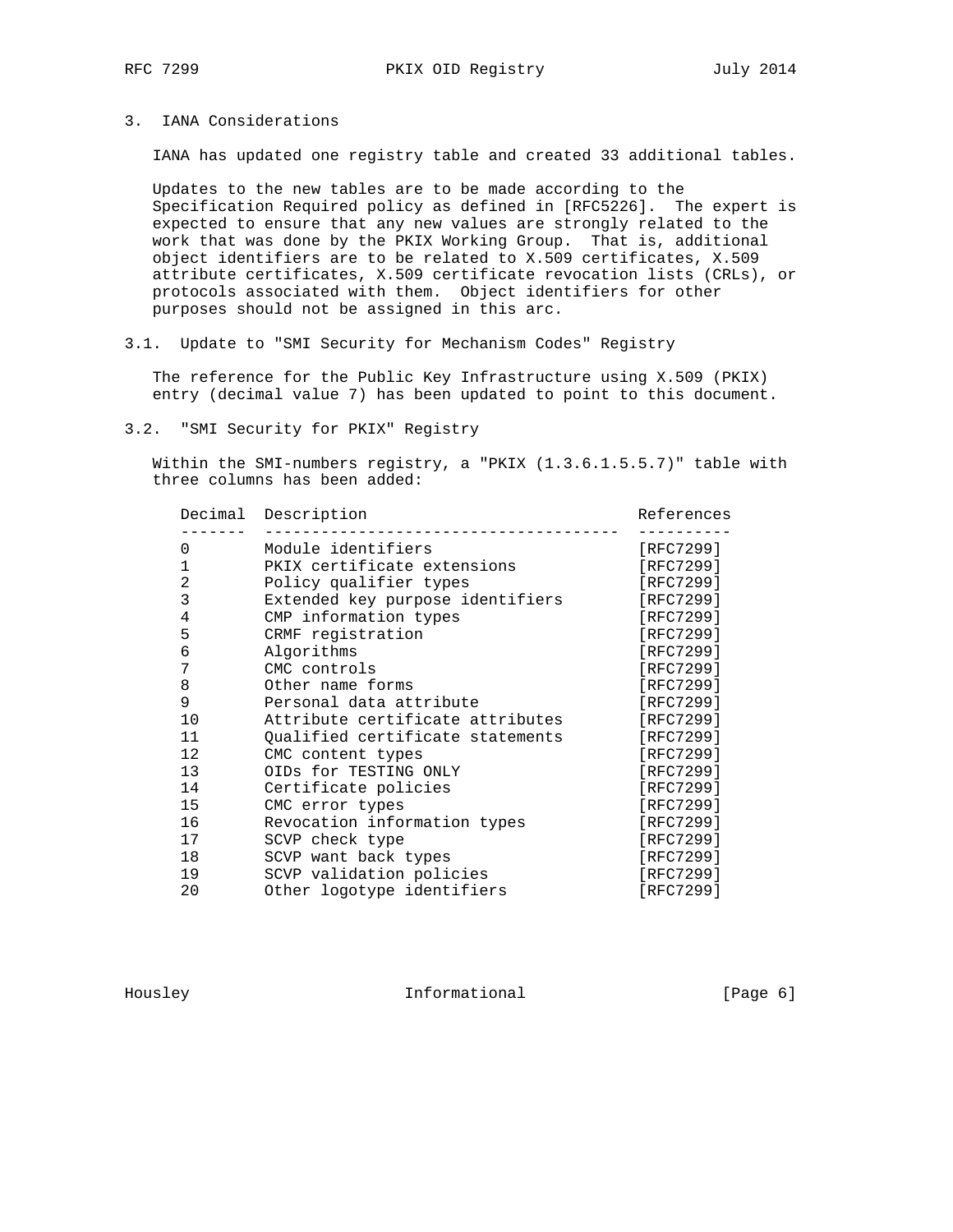|    | Proxy certificate policy languages | [RFC7299] |
|----|------------------------------------|-----------|
| 22 | Matching rules                     | [RFC7299] |
| 23 | Subject key identifier semantics   | [RFC7299] |
| 48 | Access descriptors                 | [RFC7299] |

 Future updates to this table are to be made according to the Specification Required policy as defined in [RFC5226].

### 3.3. "SMI Security for PKIX Module Identifier" Registry

 Within the SMI-numbers registry, an "SMI Security for PKIX Module Identifier (1.3.6.1.5.5.7.0)" table with three columns has been added:

| Decimal<br>. | Description                 | References            |
|--------------|-----------------------------|-----------------------|
| 1            | id-pkix1-explicit-88        | [RFC2459]             |
| 2            | id-pkix1-implicit-88        | [RFC2459]             |
| 3            | id-pkix1-explicit-93        | [RFC2459]             |
| 4            | id-pkix1-implicit-93        | [RFC2459]             |
| 5            | id-mod-crmf                 | [RFC2511]             |
| 6            | id-mod-cmc                  | [RFC2797]             |
| 7            | id-mod-kea-profile-88       | [RFC2528]             |
| 8            | id-mod-kea-profile-93       | [RFC2528]             |
| 9            | id-mod-cmp                  | $[RFC2510]$           |
| 10           | id-mod-qualified-cert-88    | [RFC3039]             |
| 11           | id-mod-qualified-cert-93    | [RFC3039]             |
| 12           | id-mod-attribute-cert       | [RFC3281]             |
| 13           | id-mod-tsp                  | [RFC3161]             |
| 14           | id-mod-ocsp                 | [RFC3029]             |
| 15           | id-mod-dvcs                 | [RFC3029]             |
| 16           | id-mod-cmp2000              | [RFC4210]             |
| 17           | id-mod-pkix1-algorithms     | [RFC3279]             |
| 18           | id-mod-pkix1-explicit       | [RFC3280]             |
| 19           | id-mod-pkix1-implicit       | [RFC3280]             |
| 20           | id-mod-user-group           | Reserved and Obsolete |
| 21           | id-mod-scvp                 | $[RFC5055]$           |
| 22           | id-mod-logotype             | [RFC3709]             |
| 23           | $id$ -mod-cmc $2002$        | [RFC5272]             |
| 24           | id-mod-wlan-extns           | [RFC3770]             |
| 25           | id-mod-proxy-cert-extns     | [RFC3820]             |
| 26           | id-mod-ac-policies          | [RFC4476]             |
| 27           | id-mod-warranty-extn        | [RFC4059]             |
| 28           | id-mod-perm-id-88           | [RFC4043]             |
| 29           | id-mod-perm-id-93           | [RFC4043]             |
| 30           | id-mod-ip-addr-and-as-ident | [RFC3779]             |
| 31           | id-mod-qualified-cert       | [RFC3739]             |
| 32           | id-mod-crmf2003             | Reserved and Obsolete |

Housley Informational [Page 7]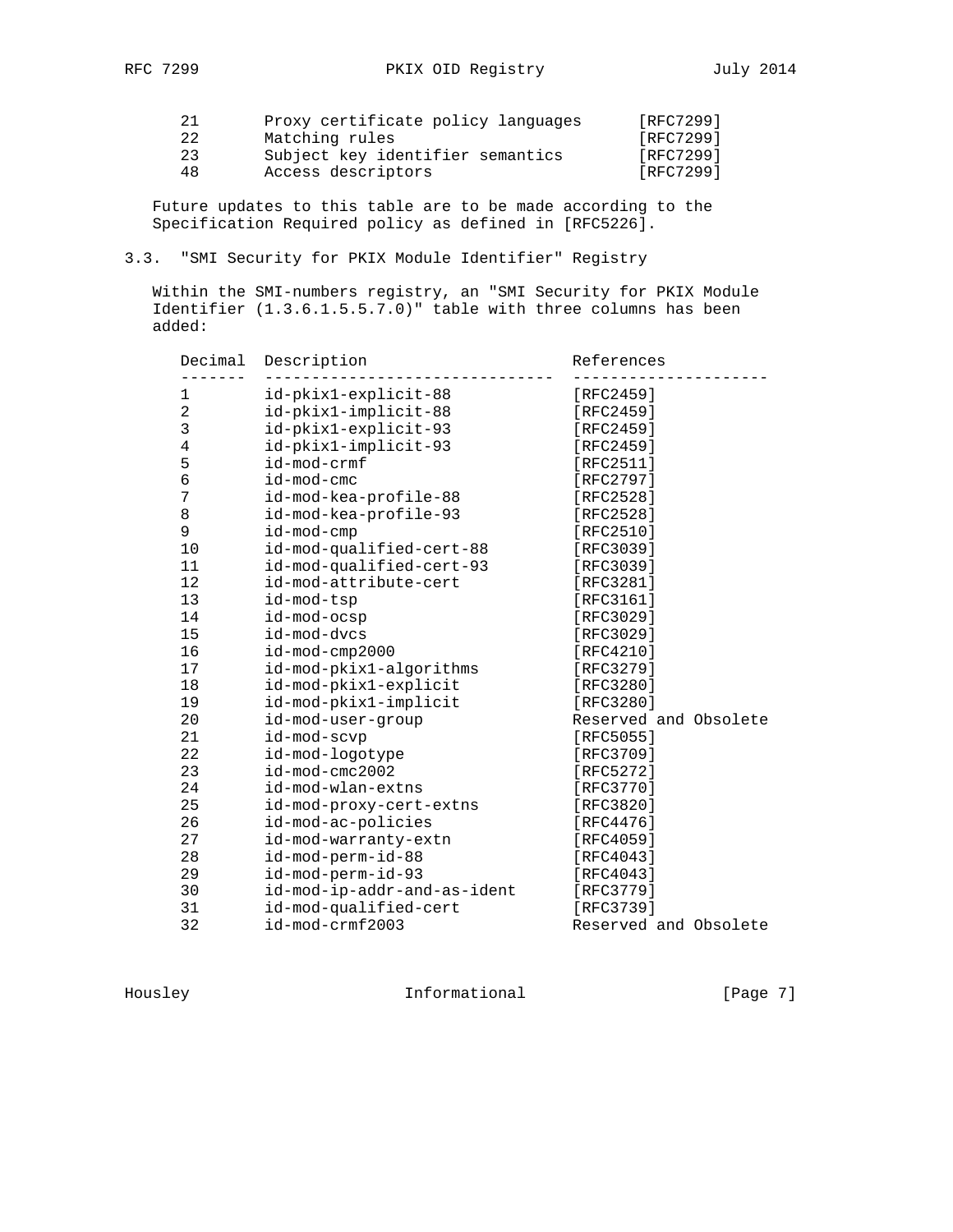| 33 | id-mod-pkix1-rsa-pkalgs        | [RFC4055]              |
|----|--------------------------------|------------------------|
| 34 | id-mod-cert-bundle             | [RFC4306]              |
| 35 | id-mod-qualified-cert-97       | [RFC3739]              |
| 36 | id-mod-crmf2005                | [RFC4210]              |
| 37 | id-mod-wlan-extns2005          | [RFC4334]              |
| 38 | id-mod-sim2005                 | [RFC4683]              |
| 39 | id-mod-dns-srv-name-88         | [RFC4985]              |
| 40 | id-mod-dns-srv-name-93         | [RFC4985]              |
| 41 | id-mod-cmsContentConstr-88     | [RFC6010]              |
| 42 | id-mod-cmsContentConstr-93     | [RFC6010]              |
| 43 | id-mod-pkixCommon              | Reserved and Obsolete  |
| 44 | id-mod-pkixOtherCerts          | [RFC5697]              |
| 45 | id-mod-pkix1-algorithms2008    | [RFC5480]              |
| 46 | id-mod-clearanceConstraints    | [RFC5913]              |
| 47 | id-mod-attribute-cert-02       | [RFC5912]              |
| 48 | id-mod-ocsp-02                 | [RFC5912]              |
| 49 | id-mod-v1AttrCert-02           | [RFC5912]              |
| 50 | $id$ -mod-cmp2000-02           | [RFC5912]              |
| 51 | id-mod-pkix1-explicit-02       | [RFC5912]              |
| 52 | id-mod-scvp-02                 | [RFC5912]              |
| 53 | $id$ -mod-cmc $2002$ -02       | [RFC5912]              |
| 54 | id-mod-pkix1-rsa-pkalgs-02     | [RFC5912]              |
| 55 | id-mod-crmf2005-02             | [RFC5912]              |
| 56 | id-mod-pkix1-algorithms2008-02 | [RFC5912]              |
| 57 | id-mod-pkixCommon-02           | [RFC5912]              |
| 58 | id-mod-algorithmInformation-02 | [RFC5912]              |
| 59 | id-mod-pkix1-implicit-02       | [RFC5912]              |
| 60 | id-mod-pkix1-x400address-02    | [RFC5912]              |
| 61 | id-mod-attribute-cert-v2       | [RFC5755]              |
| 62 | id-mod-sip-domain-extns2007    | [RFC5924]              |
| 63 | id-mod-cms-otherRIs-2009-88    | [RFC5940]              |
| 64 | id-mod-cms-otherRIs-2009-93    | [RFC5940]              |
| 65 | id-mod-ecprivatekey            | [RFC5915]              |
| 66 | id-mod-ocsp-agility-2009-93    | [RFC6277]              |
| 67 | id-mod-ocsp-agility-2009-88    | [RFC6277]              |
| 68 | id-mod-logotype-certimage      | [RFC6170]              |
| 69 | id-mod-pkcs10-2009             | [RFC5912]              |
| 70 | id-mod-dns-resource-record     | [Abley]                |
| 71 | id-mod-send-cert-extns         | [RFC6494]              |
| 72 | id-mod-ip-addr-and-as-ident-2  | [RFC6268]              |
| 73 | id-mod-wlan-extns-2            | [RFC6268]              |
| 74 | id-mod-hmac                    | [RFC6268]              |
| 75 | id-mod-enrollMsgSyntax-2011-88 | [RFC6402]<br>[Err3860] |
| 76 | id-mod-enrollMsgSyntax-2011-08 | [RFC6402]              |
| 77 | id-mod-pubKeySMIMECaps-88      | [RFC6664]              |
| 78 | id-mod-pubKeySMIMECaps-08      | [RFC6664]              |
| 79 | id-mod-dhSign-2012-88          | [RFC6955]              |
| 80 | id-mod-dhSign-2012-08          | [RFC6955]              |

Housley **Informational** [Page 8]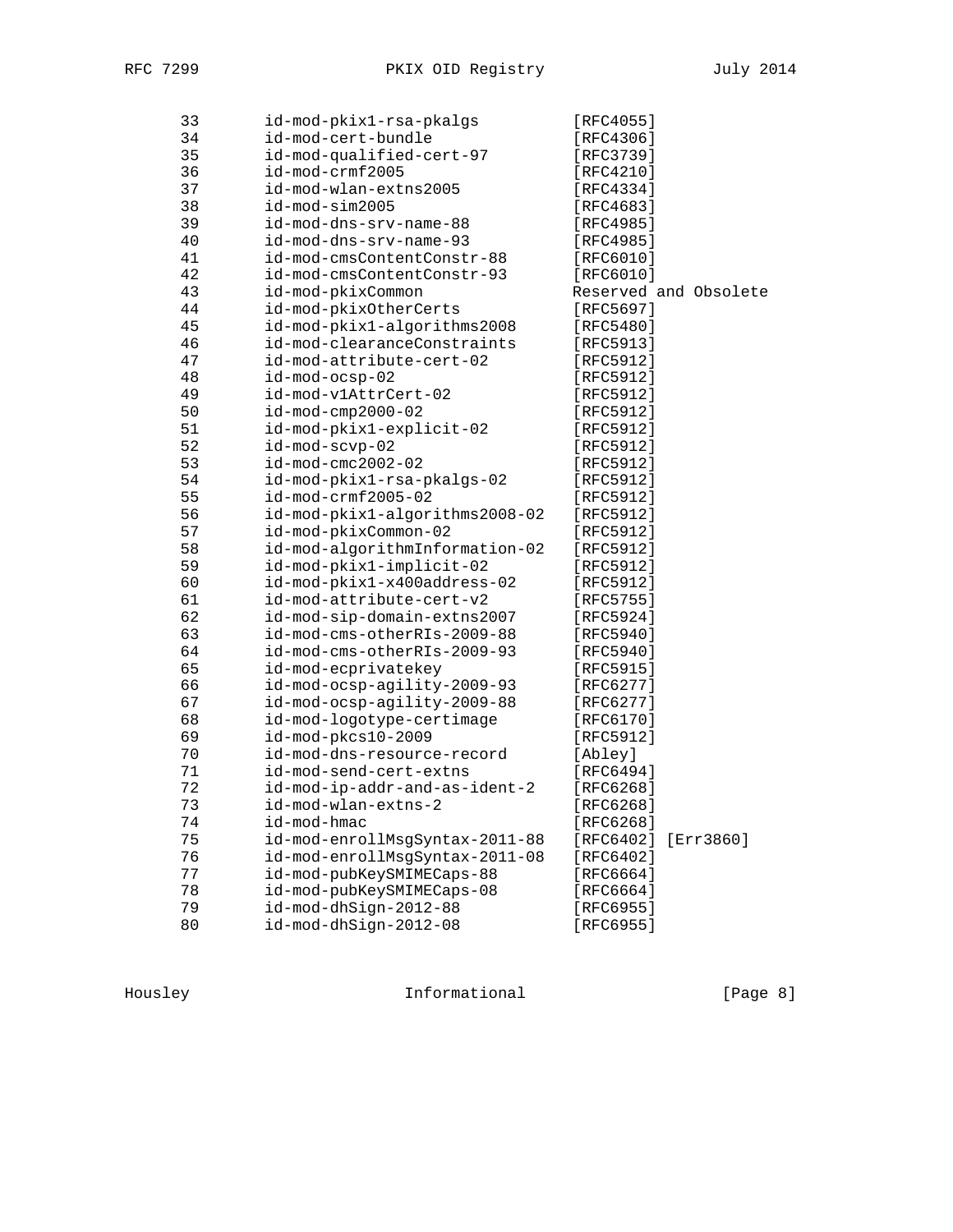| 81 | $id$ -mod-ocsp-2013-88   | [RFC6960] |
|----|--------------------------|-----------|
| 82 | $id$ -mod-ocsp-2013-08   | [RFC6960] |
| 83 | id-mod-TEST-certPolicies | [RFC7229] |
| 84 | id-mod-bgpsec-eku        | [BGPSEC]  |
|    |                          |           |

 Future updates to this table are to be made according to the Specification Required policy as defined in [RFC5226].

3.4. "SMI Security for PKIX Certificate Extension" Registry

 Within the SMI-numbers registry, an "SMI Security for PKIX Certificate Extension (1.3.6.1.5.5.7.1)" table with three columns has been added:

| Decimal        | Description                 | References            |
|----------------|-----------------------------|-----------------------|
| 1              | id-pe-authorityInfoAccess   | [RFC2459]             |
| $\overline{2}$ | id-pe-biometricInfo         | [RFC3039]             |
| 3              | id-pe-qcStatements          | [RFC3039]             |
| 4              | id-pe-ac-auditIdentity      | [RFC3281]             |
| 5              | id-pe-ac-targeting          | Reserved and Obsolete |
| 6              | id-pe-aaControls            | [RFC3281]             |
| 7              | id-pe-ipAddrBlocks          | [RFC3779]             |
| 8              | id-pe-autonomousSysIds      | [RFC3779]             |
| 9              | id-pe-sbgp-routerIdentifier | Reserved and Obsolete |
| 10             | id-pe-ac-proxying           | [RFC3281]             |
| 11             | id-pe-subjectInfoAccess     | [RFC3280]             |
| 12             | id-pe-logotype              | [RFC3709]             |
| 13             | id-pe-wlanSSID              | [RFC4334]             |
| 14             | id-pe-proxyCertInfo         | [RFC3820]             |
| 15             | id-pe-acPolicies            | [RFC4476]             |
| 16             | id-pe-warranty              | [RFC4059]             |
| 17             | id-pe-sim                   | Reserved and Obsolete |
| 18             | id-pe-cmsContentConstraints | [REC6010]             |
| 19             | id-pe-otherCerts            | [RFC5697]             |
| 20             | id-pe-wrappedApexContinKey  | [RFC5934]             |
| 21             | id-pe-clearanceConstraints  | [RFC5913]             |
| 22             | id-pe-skiSemantics          | Reserved and Obsolete |
| 23             | id-pe-nsa                   | [RFC7169]             |

 Future updates to this table are to be made according to the Specification Required policy as defined in [RFC5226].

Housley Informational [Page 9]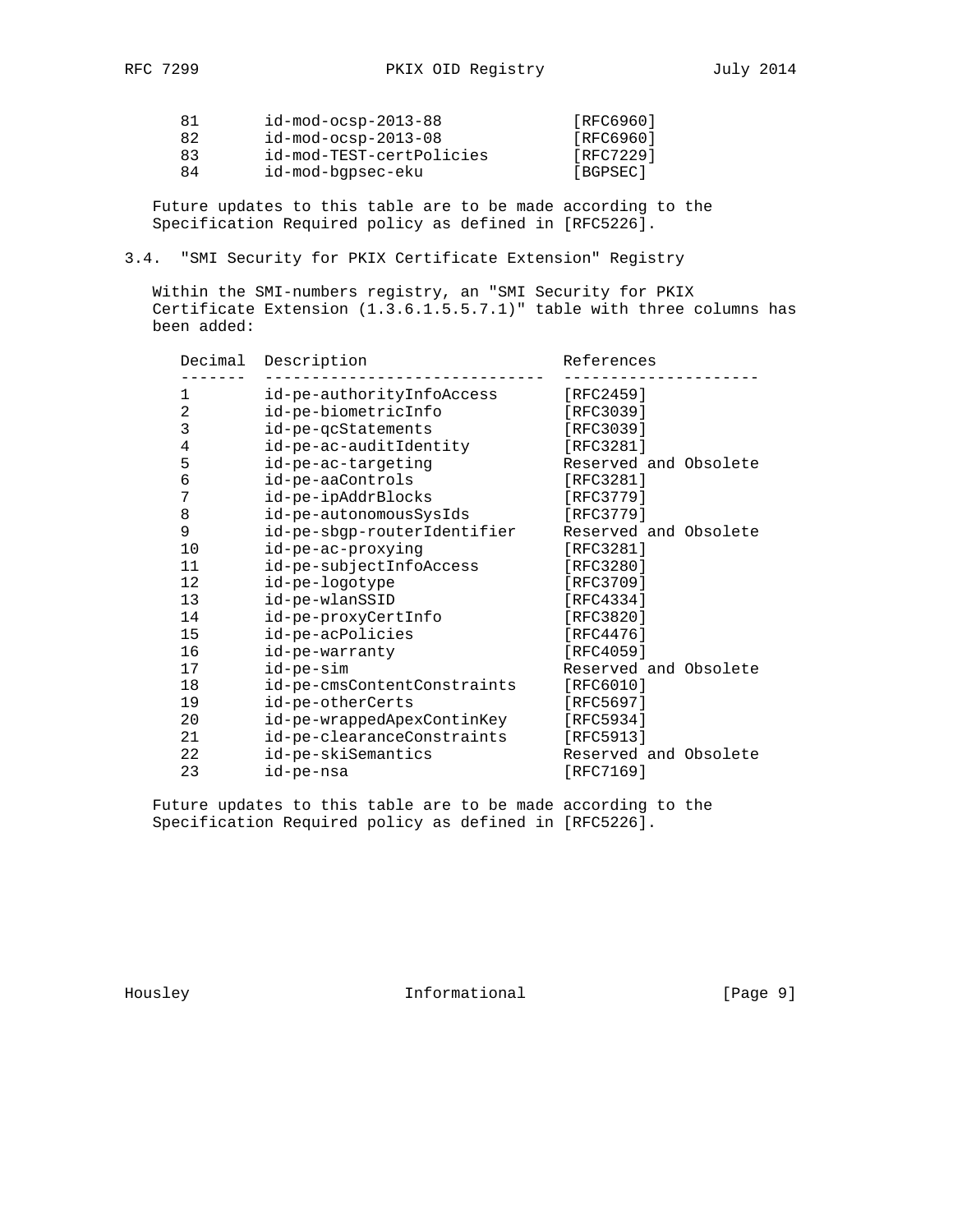3.5. "SMI Security for PKIX Policy Qualifier" Registry

 Within the SMI-numbers registry, an "SMI Security for PKIX Policy Qualifier Identifiers (1.3.6.1.5.5.7.2)" table with three columns has been added:

|                | Decimal Description | References            |
|----------------|---------------------|-----------------------|
|                |                     |                       |
|                | id-gt-cps           | [RFC2459]             |
| 2              | id-qt-unotice       | [RFC2459]             |
| 3              | id-qt-textNotice    | Reserved and Obsolete |
| $\overline{4}$ | id-gt-acps          | [RFC4476]             |
| 5              | id-qt-acunotice     | [RFC4476]             |

 Future updates to this table are to be made according to the Specification Required policy as defined in [RFC5226].

3.6. "SMI Security for PKIX Extended Key Purpose" Registry

 Within the SMI-numbers registry, an "SMI Security for PKIX Extended Key Purpose Identifiers (1.3.6.1.5.5.7.3)" table with three columns has been added:

| Decimal        | Description                | References            |
|----------------|----------------------------|-----------------------|
| 1              | id-kp-serverAuth           | [RFC2459]             |
| 2              | id-kp-clientAuth           | [RFC2459]             |
| 3              | id-kp-codeSigning          | [RFC2459]             |
| $\overline{4}$ | id-kp-emailProtection      | [RFC2459]             |
| 5              | id-kp-ipsecEndSystem       | Reserved and Obsolete |
| 6              | id-kp-ipsecTunnel          | Reserved and Obsolete |
| 7              | id-kp-ipsecUser            | Reserved and Obsolete |
| 8              | id-kp-timeStamping         | [RFC2459]             |
| 9              | id-kp-OCSPSigning          | [RFC2560]             |
| 10             | id-kp-dvcs                 | [RFC3029]             |
| 11             | id-kp-sbgpCertAAServerAuth | Reserved and Obsolete |
| 12             | id-kp-scvp-responder       | Reserved and Obsolete |
| 13             | id-kp-eapOverPPP           | [ $RFC4334$ ]         |
| 14             | id-kp-eapOverLAN           | [RFC4334]             |
| 15             | id-kp-scvpServer           | [RFC5055]             |
| 16             | id-kp-scvpClient           | [RFC5055]             |
| 17             | id-kp-ipsecIKE             | [RFC4945]             |
| 18             | id-kp-capwapAC             | [RFC5415]             |
| 19             | id-kp-capwapWTP            | [RFC5415]             |
| 20             | id-kp-sipDomain            | [RFC5924]             |
| 21             | id-kp-secureShellClient    | [RFC6187]             |
| 22             | id-kp-secureShellServer    | [RFC6187]             |
| 23             | id-kp-sendRouter           | [RFC6494]             |

Housley **Informational** [Page 10]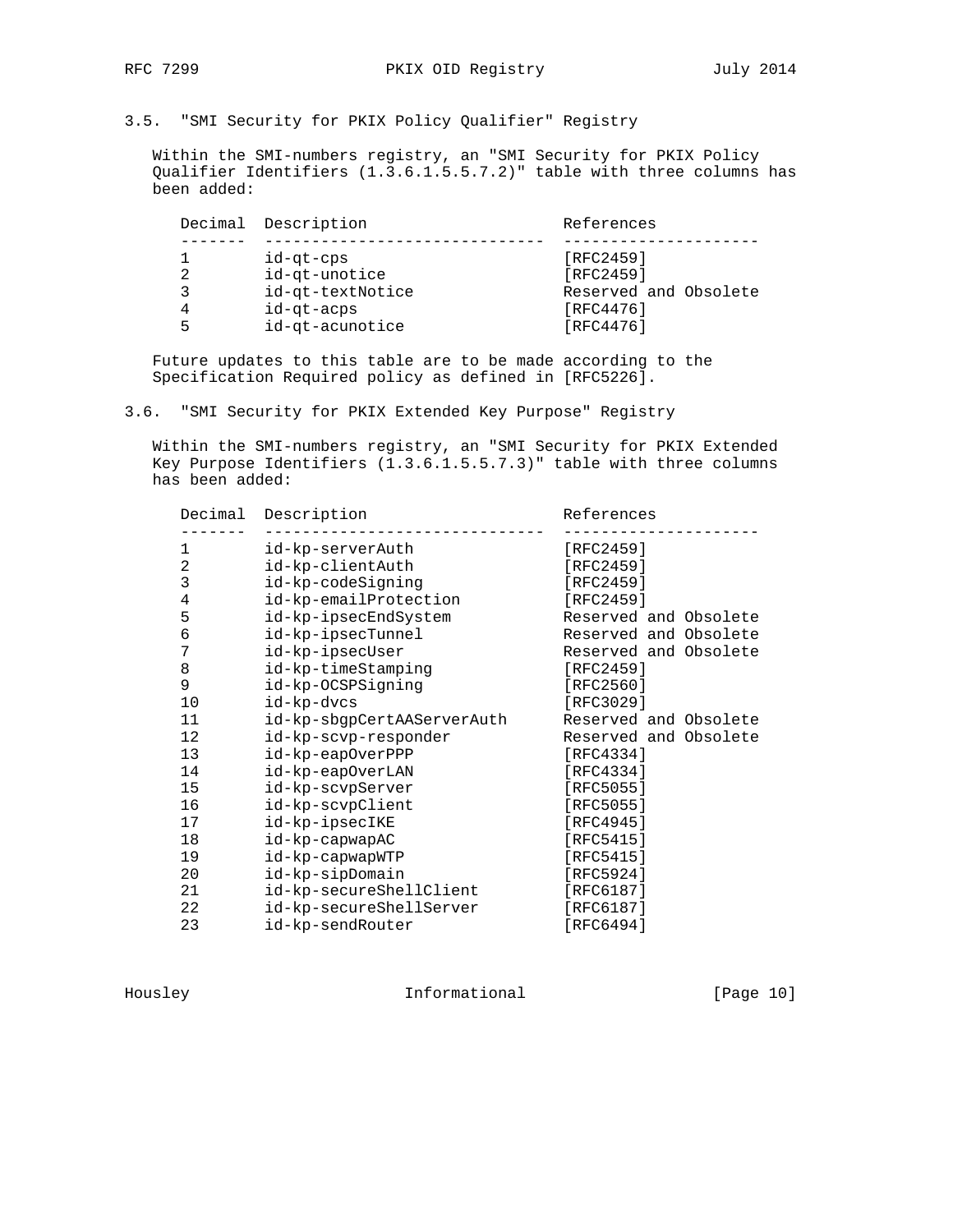| 2.4 | id-kp-sendProxiedRouter | [RFC6494]        |
|-----|-------------------------|------------------|
| 25  | id-kp-sendOwner         | [RFC6494]        |
| 26  | id-kp-sendProxiedOwner  | [RFC6494]        |
| 27  | id-kp-cmcCA             | <b>[RFC6402]</b> |
| 28  | id-kp-cmcRA             | [RFC6402]        |
| 29  | id-kp-cmcArchive        | <b>[RFC6402]</b> |
| 30  | id-kp-bqpsec-router     | [BGPSEC]         |

 Future updates to this table are to be made according to the Specification Required policy as defined in [RFC5226].

# 3.7. "SMI Security for PKIX CMP Information Types" Registry

 Within the SMI-numbers registry, an "SMI Security for PKIX CMP Information Types (1.3.6.1.5.5.7.4)" table with three columns has been added:

| Decimal | Description                | References            |
|---------|----------------------------|-----------------------|
|         | id-it-caProtEncCert        | [RFC2510]             |
| 2       | id-it-signKeyPairTypes     | [RFC2510]             |
| 3       | id-it-encKeyPairTypes      | [RFC2510]             |
| 4       | id-it-preferredSymmAlq     | [RFC2510]             |
| 5       | id-it-caKeyUpdateInfo      | [RFC2510]             |
| 6       | id-it-currentCRL           | [RFC2510]             |
| 7       | id-it-unsupportedOIDs      | [RFC4210]             |
| 8       | id-it-subscriptionRequest  | Reserved and Obsolete |
| 9       | id-it-subscriptionResponse | Reserved and Obsolete |
| 10      | id-it-keyPairParamReq      | [RFC4210]             |
| 11      | id-it-keyPairParamRep      | [RFC4210]             |
| 12      | id-it-revPassphrase        | [RFC4210]             |
| 13      | id-it-implicitConfirm      | [RFC4210]             |
| 14      | id-it-confirmWaitTime      | [RFC4210]             |
| 15      | id-it-origPKIMessage       | [RFC4210]             |
| 16      | id-it-suppLangTags         | [RFC4210]             |
|         |                            |                       |

 Future updates to this table are to be made according to the Specification Required policy as defined in [RFC5226].

Housley **Informational** [Page 11]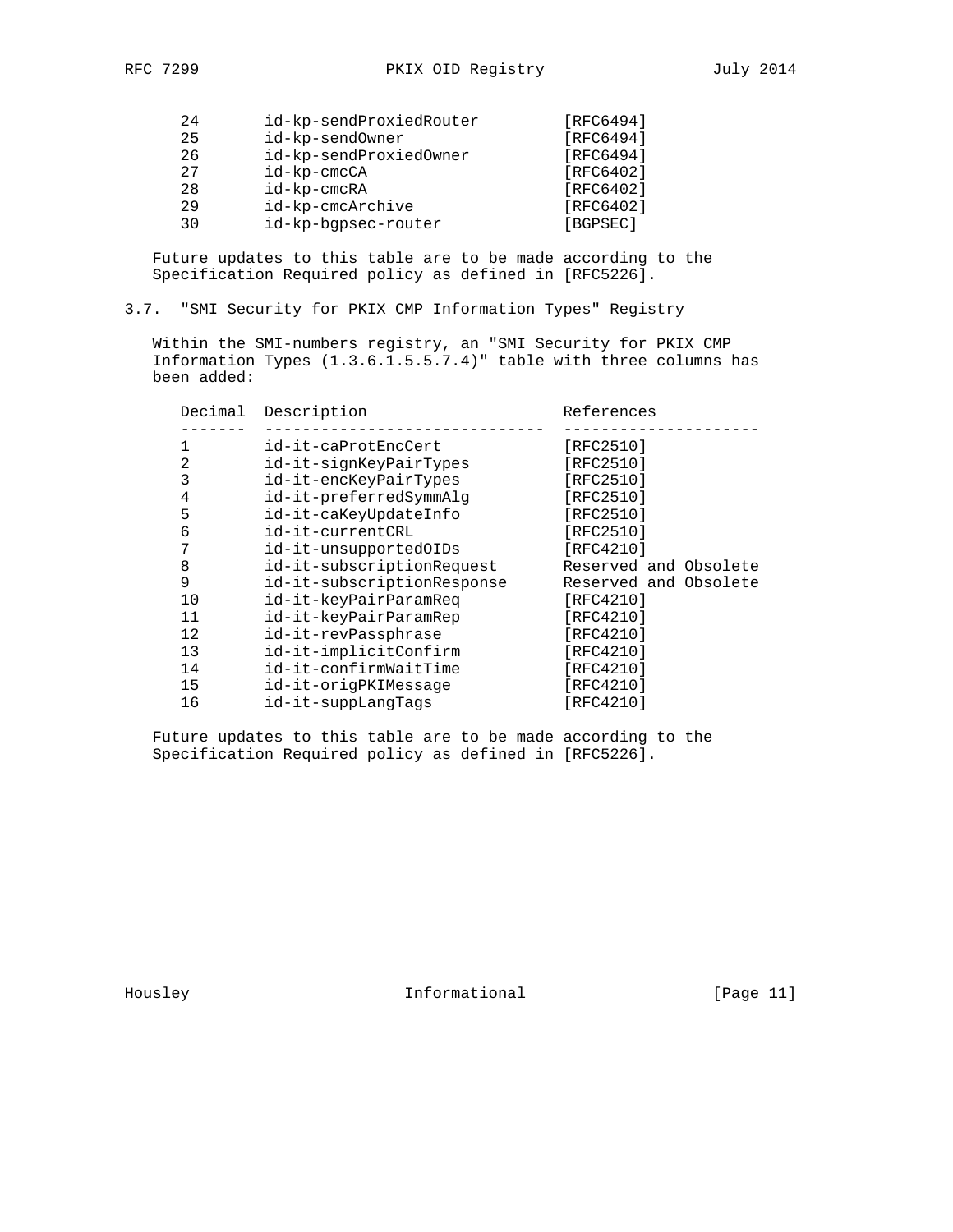3.8. "SMI Security for PKIX CRMF Registration" Registry

 Within the SMI-numbers registry, an "SMI Security for PKIX CRMF Registration (1.3.6.1.5.5.7.5)" table with three columns has been added:

|  | Decimal Description | References |
|--|---------------------|------------|
|  |                     |            |
|  | id-reqCtrl          | [RFC2511]  |
|  | id-regInfo          | [RFC2511]  |
|  | id-reqEPEPSI        | [RFC4683]  |

 Future updates to this table are to be made according to the Specification Required policy as defined in [RFC5226].

3.9. "SMI Security for PKIX CRMF Registration Controls" Registry

 Within the SMI-numbers registry, an "SMI Security for PKIX CRMF Registration Controls (1.3.6.1.5.5.7.5.1)" table with three columns has been added:

| Decimal | Description                   | References            |
|---------|-------------------------------|-----------------------|
|         |                               |                       |
|         | id-regCtrl-regToken           | [RFC2511]             |
| 2       | id-regCtrl-authenticator      | [RFC2511]             |
| 3       | id-regCtrl-pkiPublicationInfo | [RFC2511]             |
| 4       | id-regCtrl-pkiArchiveOptions  | [RFC2511]             |
| 5       | id-reqCtrl-oldCertID          | [RFC2511]             |
| 6       | id-regCtrl-protocolEncrKey    | [RFC2511]             |
| 7       | id-reqCtrl-altCertTemplate    | [RFC4210]             |
| 8       | id-reqCtrl-wtlsTemplate       | Reserved and Obsolete |
| 9       | id-regCtrl-regTokenUTF8       | Reserved and Obsolete |
|         | id-reqCtrl-authenticatorUTF8  | Reserved and Obsolete |

 Future updates to this table are to be made according to the Specification Required policy as defined in [RFC5226].

3.10. "SMI Security for PKIX CRMF Registration Information" Registry

 Within the SMI-numbers registry, add an "SMI Security for PKIX CRMF Registration Information (1.3.6.1.5.5.7.5.2)" table with three columns:

|  | Decimal Description  | References |
|--|----------------------|------------|
|  |                      |            |
|  | id-regInfo-utf8Pairs | [RFC2511]  |
|  | id-regInfo-certReg   | [RFC2511]  |
|  |                      |            |

Housley **Informational** [Page 12]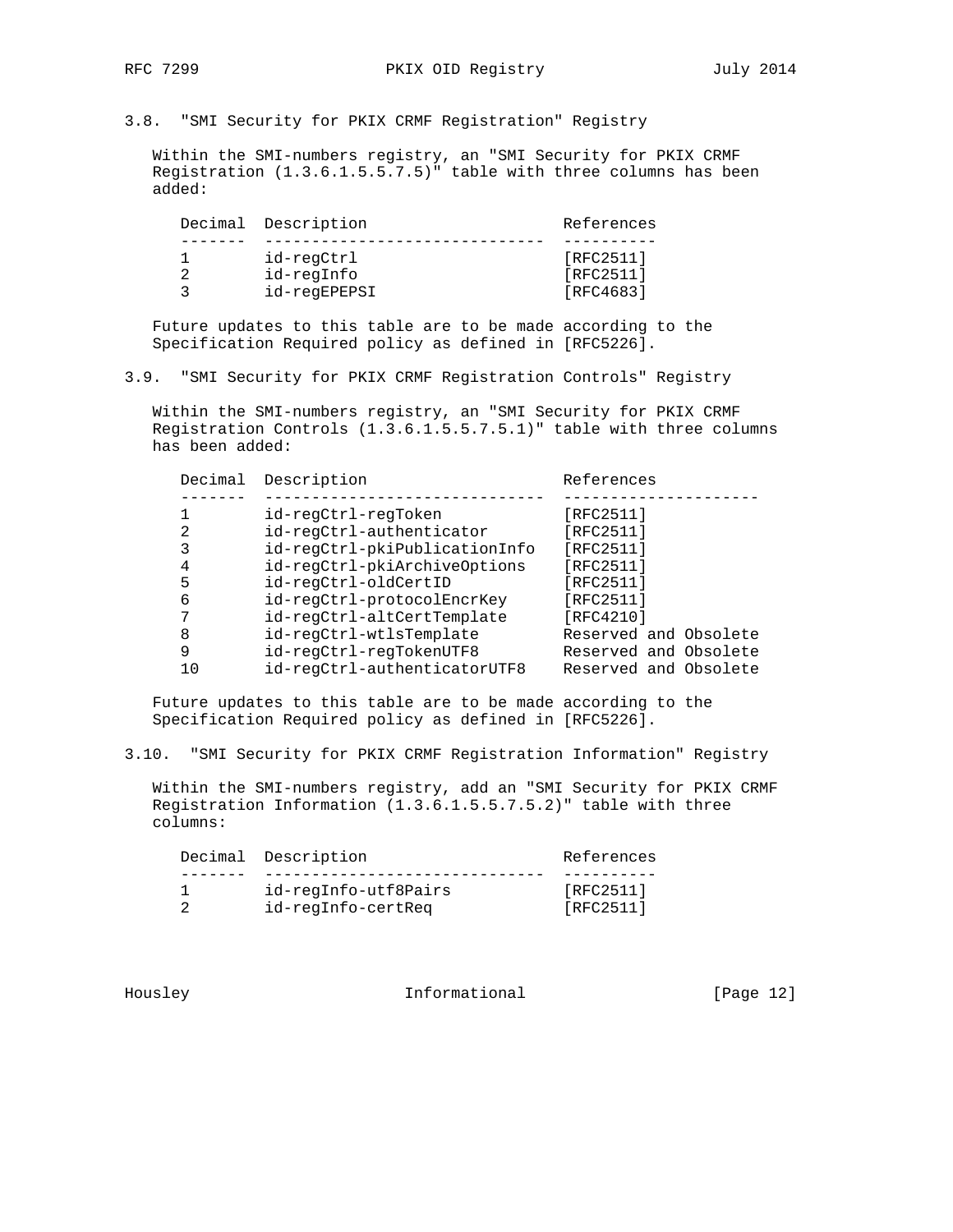Future updates to this table are to be made according to the Specification Required policy as defined in [RFC5226].

3.11. "SMI Security for PKIX Algorithms" Registry

 Within the SMI-numbers registry, an "SMI Security for PKIX Algorithms (1.3.6.1.5.5.7.6)" table with three columns has been added:

| Decimal | Description                              | References |                       |
|---------|------------------------------------------|------------|-----------------------|
|         | id-alg-des40                             |            | Reserved and Obsolete |
| 2       | id-alg-noSignature                       |            | [RFC2797]             |
| 3       | id-alg-dh-sig-hmac-shal                  |            | [RFC2875]             |
| 4       | id-alg-dhPop-shal                        |            | [RFC2875]             |
| 5       | id-alg-dhPop-sha224                      |            | [RFC6955]             |
| 6       | id-alg-dhPop-sha256                      |            | [RFC6955]             |
| 7       | id-alg-dhPop-sha384                      |            | [RFC6955]             |
| 8       | id-alg-dhPop-sha512                      |            | [RFC6955]             |
| 15      | id-alg-dhPop-static-sha224-hmac-sha224   |            | [RFC6955]             |
| 16      | id-alg-dhPop-static-sha256-hmac-sha256   |            | [RFC6955]             |
| 17      | id-alg-dhPop-static-sha384-hmac-sha384   |            | [RFC6955]             |
| 18      | id-alg-dhPop-static-sha512-hmac-sha512   |            | [RFC6955]             |
| 25      | id-alg-ecdhPop-static-sha224-hmac-sha224 |            | [RFC6955]             |
| 26      | id-alg-ecdhPop-static-sha256-hmac-sha256 |            | [RFC6955]             |
| 27      | id-alg-ecdhPop-static-sha384-hmac-sha384 |            | [RFC6955]             |
| 28      | id-alg-ecdhPop-static-sha512-hmac-sha512 |            | [RFC6955]             |

Note: id-alg-dhPop-sha1 is also known as id-alg-dh-pop.

 Note: id-alg-dh-sig-hmac-sha1 is also known as id-alg-dhPop-static-sha1-hmac-sha1 and id-dhPop-static-hmac-sha1.

 Future updates to this table are to be made according to the Specification Required policy as defined in [RFC5226].

3.12. "SMI Security for PKIX CMC Controls" Registry

 Within the SMI-numbers registry, an "SMI Security for PKIX CMC Controls (1.3.6.1.5.5.7.7)" table with three columns has been added:

|   | Decimal Description   | References |
|---|-----------------------|------------|
|   |                       |            |
|   | id-cmc-statusInfo     | [RFC2797]  |
| 2 | id-cmc-identification | [RFC2797]  |
|   | id-cmc-identityProof  | [RFC2797]  |
|   | id-cmc-dataReturn     | [RFC2797]  |
| ᄃ | id-cmc-transactionId  | [RFC2797]  |

Housley **Informational** [Page 13]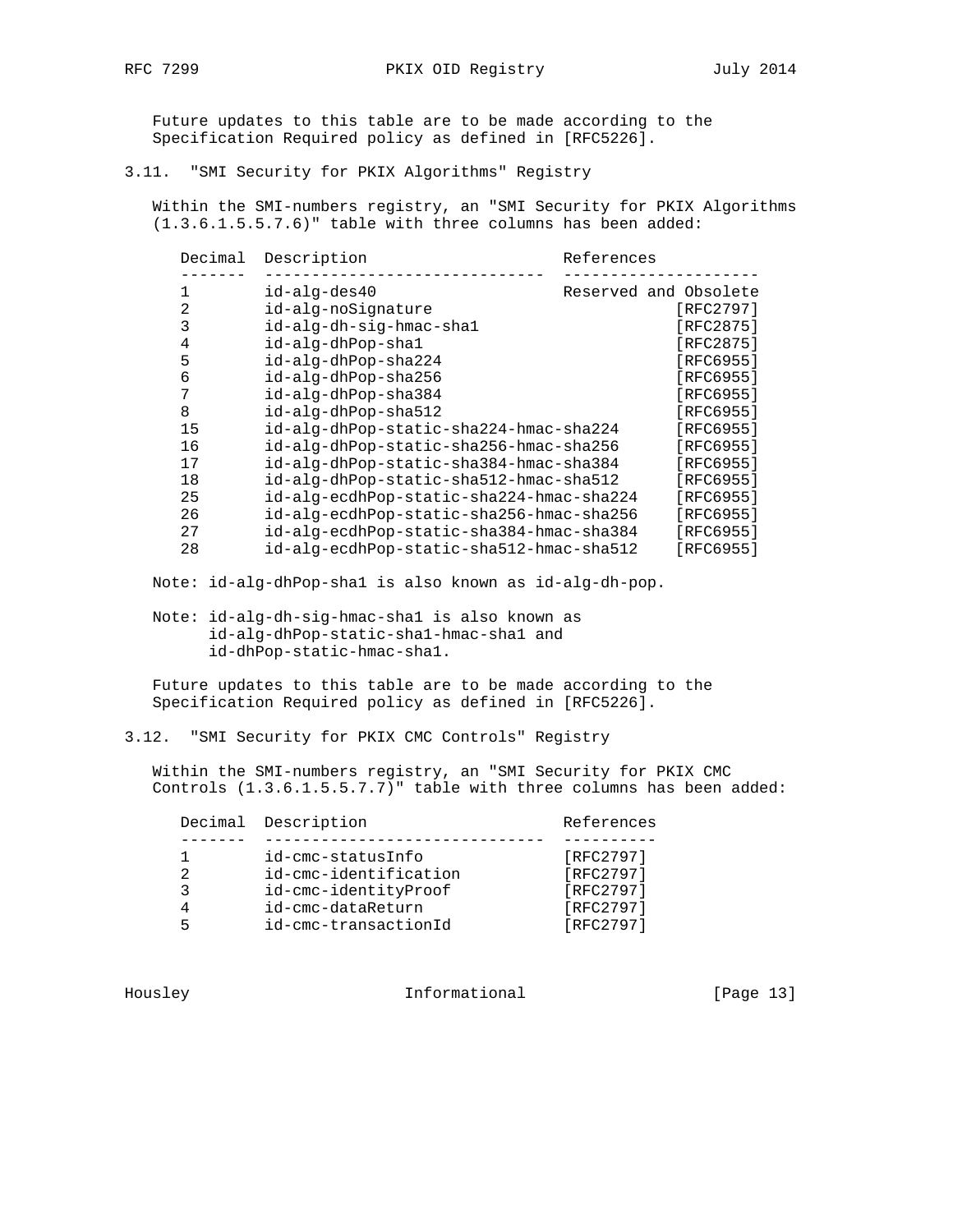| 6    | id-cmc-senderNonce           | [RFC2797]     |
|------|------------------------------|---------------|
| 7    | id-cmc-recipientNonce        | [RFC2797]     |
| 8    | id-cmc-addExtensions         | [RFC2797]     |
| 9    | id-cmc-encryptedPOP          | [RFC2797]     |
| $10$ | id-cmc-decryptedPOP          | [RFC2797]     |
| 11   | id-cmc-lraPOPWitness         | [RFC2797]     |
| 15   | id-cmc-getCert               | [RFC2797]     |
| 16   | id-cmc-getCRL                | [RFC2797]     |
| 17   | id-cmc-revokeRequest         | [RFC2797]     |
| 18   | id-cmc-regInfo               | [RFC2797]     |
| 19   | id-cmc-responseInfo          | [RFC2797]     |
| 21   | id-cmc-queryPending          | [RFC2797]     |
| 22   | id-cmc-popLinkRandom         | [RFC2797]     |
| 23   | id-cmc-popLinkWitness        | [RFC2797]     |
| 24   | id-cmc-confirmCertAcceptance | [RFC2797]     |
| 25   | id-cmc-statusInfoV2          | [RFC5272]     |
| 26   | id-cmc-trustedAnchors        | [RFC5272]     |
| 27   | id-cmc-authData              | [RFC5272]     |
| 28   | id-cmc-batchRequests         | [RFC5272]     |
| 29   | id-cmc-batchResponses        | [RFC5272]     |
| 30   | id-cmc-publishCert           | [RFC5272]     |
| 31   | id-cmc-modCertTemplate       | [RFC5272]     |
| 32   | id-cmc-controlProcessed      | [RFC5272]     |
| 33   | id-cmc-popLinkWitnessV2      | [RFC5272]     |
| 34   | id-cmc-identityProofV2       | [RFC5272]     |
| 35   | id-cmc-raIdentityWitness     | [ $RFC6402$ ] |
| 36   | id-cmc-changeSubjectName     | [ $RFC6402$ ] |
| 37   | id-cmc-responseBody          | [RFC6402]     |
| 99   | id-cmc-glaRR                 | [RFC5275]     |

Note: id-cmc-statusInfo is also known as id-cmc-cMCStatusInfo.

 Future updates to this table are to be made according to the Specification Required policy as defined in [RFC5226].

3.13. "SMI Security for PKIX CMC GLA Requests and Responses" Registry

 Within the SMI-numbers registry, an "SMI Security for PKIX CMC GLA Requests and Responses (1.3.6.1.5.5.7.7.99)" table with three columns has been added:

| Decimal Description |                           | References |
|---------------------|---------------------------|------------|
|                     |                           |            |
|                     | id-cmc-gla-skdAlgRequest  | [RFC5275]  |
|                     | id-cmc-gla-skdAlgResponse | [RFC5275]  |

 Future updates to this table are to be made according to the Specification Required policy as defined in [RFC5226].

Housley **Informational** [Page 14]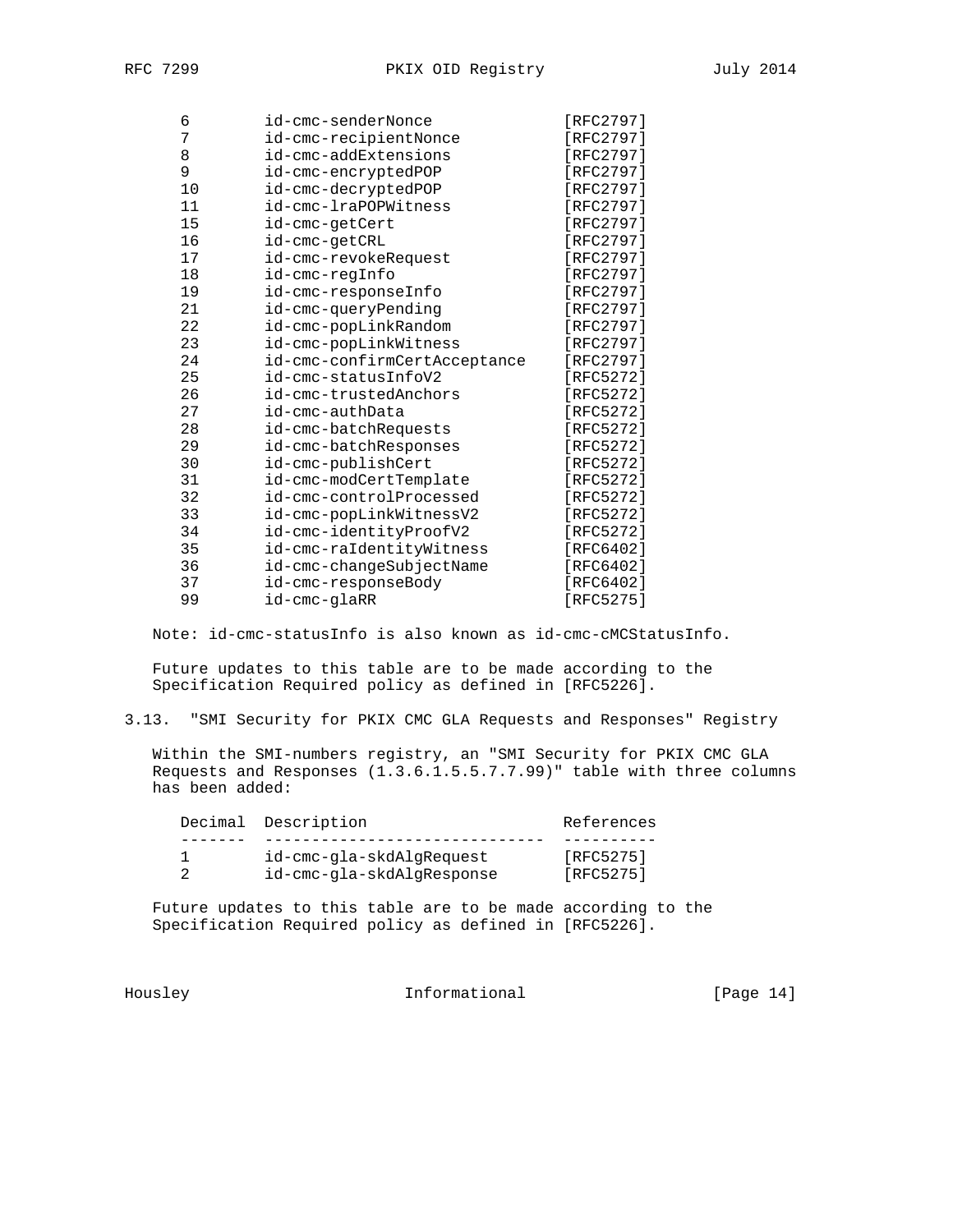# 3.14. "SMI Security for PKIX Other Name Forms" Registry

 Within the SMI-numbers registry, an "SMI Security for PKIX Other Name Forms (1.3.6.1.5.5.7.8)" table with three columns has been added:

|   | Decimal Description       | References            |
|---|---------------------------|-----------------------|
|   |                           |                       |
|   | id-on-personalData        | Reserved and Obsolete |
| 2 | id-on-userGroup           | Reserved and Obsolete |
| 3 | id-on-permanentIdentifier | [RFC4043]             |
| 4 | id-on-hardwareModuleName  | [RFC4108]             |
| 5 | id-on-xmppAddr            | [RFC3920]             |
| 6 | id-on-SIM                 | [RFC4683]             |
|   | id-on-dnsSRV              | [RFC4985]             |
|   |                           |                       |

 Future updates to this table are to be made according to the Specification Required policy as defined in [RFC5226].

3.15. "SMI Security for PKIX Personal Data Attributes" Registry

 Within the SMI-numbers registry, an "SMI Security for PKIX Personal Data Attributes (1.3.6.1.5.5.7.9)" table with three columns has been added:

| [RFC3039]<br>id-pda-dateOfBirth<br>[RFC3039]<br>id-pda-placeOfBirth<br>っ<br>[RFC3039]<br>id-pda-gender<br>ς<br>[RFC3039]<br>id-pda-countryOfCitizenship<br>4 |  | Decimal Description | References |
|--------------------------------------------------------------------------------------------------------------------------------------------------------------|--|---------------------|------------|
| [RFC3039]<br>id-pda-countryOfResidence<br>5                                                                                                                  |  |                     |            |

 Future updates to this table are to be made according to the Specification Required policy as defined in [RFC5226].

Housley **Informational** [Page 15]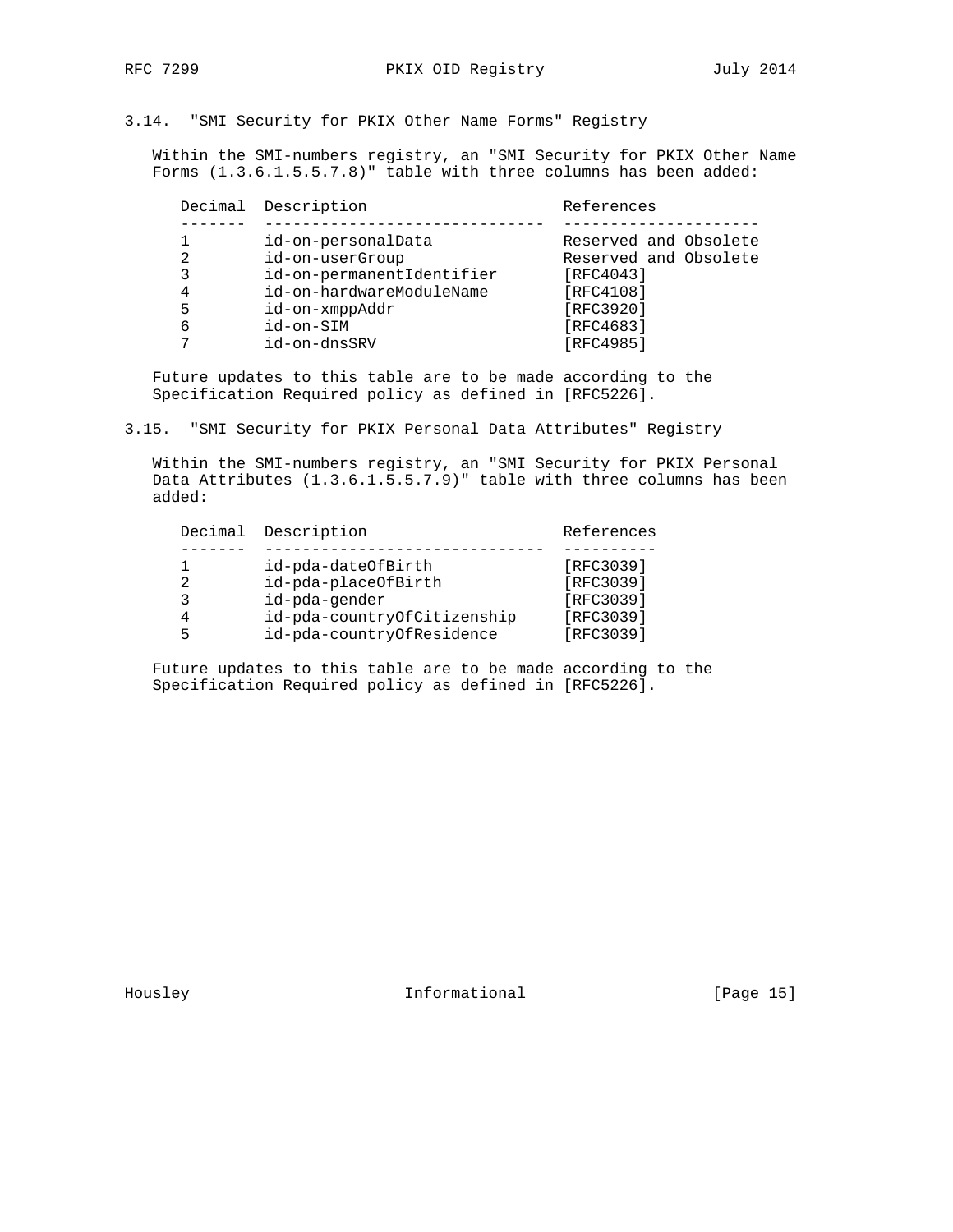3.16. "SMI Security for PKIX Attribute Certificate Attributes" Registry

 Within the SMI-numbers registry, an "SMI Security for PKIX Attribute Certificate Attributes (1.3.6.1.5.5.7.10)" table with three columns has been added:

|   | Decimal Description       | References            |
|---|---------------------------|-----------------------|
|   |                           |                       |
|   | id-aca-authenticationInfo | [RFC3281]             |
| 2 | id-aca-accessIdentity     | [RFC3281]             |
|   | id-aca-chargingIdentity   | [RFC3281]             |
| 4 | id-aca-group              | [RFC3281]             |
| 5 | id-aca-role               | Reserved and Obsolete |
| 6 | id-aca-encAttrs           | [RFC3281]             |
|   | id-aca-wlanSSID           | [RFC4334]             |

 Future updates to this table are to be made according to the Specification Required policy as defined in [RFC5226].

3.17. "SMI Security for PKIX Qualified Certificate Statements" Registry

 Within the SMI-numbers registry, an "SMI Security for PKIX Qualified Certificate Statements (1.3.6.1.5.5.7.11)" table with three columns has been added:

|  | Decimal Description    | References |
|--|------------------------|------------|
|  |                        |            |
|  | id-gcs-pkixOCSyntax-v1 | [RFC3039]  |
|  | id-gcs-pkixOCSyntax-v2 | [RFC3739]  |

 Future updates to this table are to be made according to the Specification Required policy as defined in [RFC5226].

3.18. "SMI Security for PKIX CMC Content Types" Registry

 Within the SMI-numbers registry, an "SMI Security for PKIX CMC Content Types (1.3.6.1.5.5.7.12)" table with three columns has been added:

|  | Decimal Description | References            |
|--|---------------------|-----------------------|
|  |                     |                       |
|  | id-cct-crs          | Reserved and Obsolete |
|  | id-cct-PKIData      | [RFC2797]             |
|  | id-cct-PKIResponse  | [RFC2797]             |

 Future updates to this table are to be made according to the Specification Required policy as defined in [RFC5226].

Housley **Informational** [Page 16]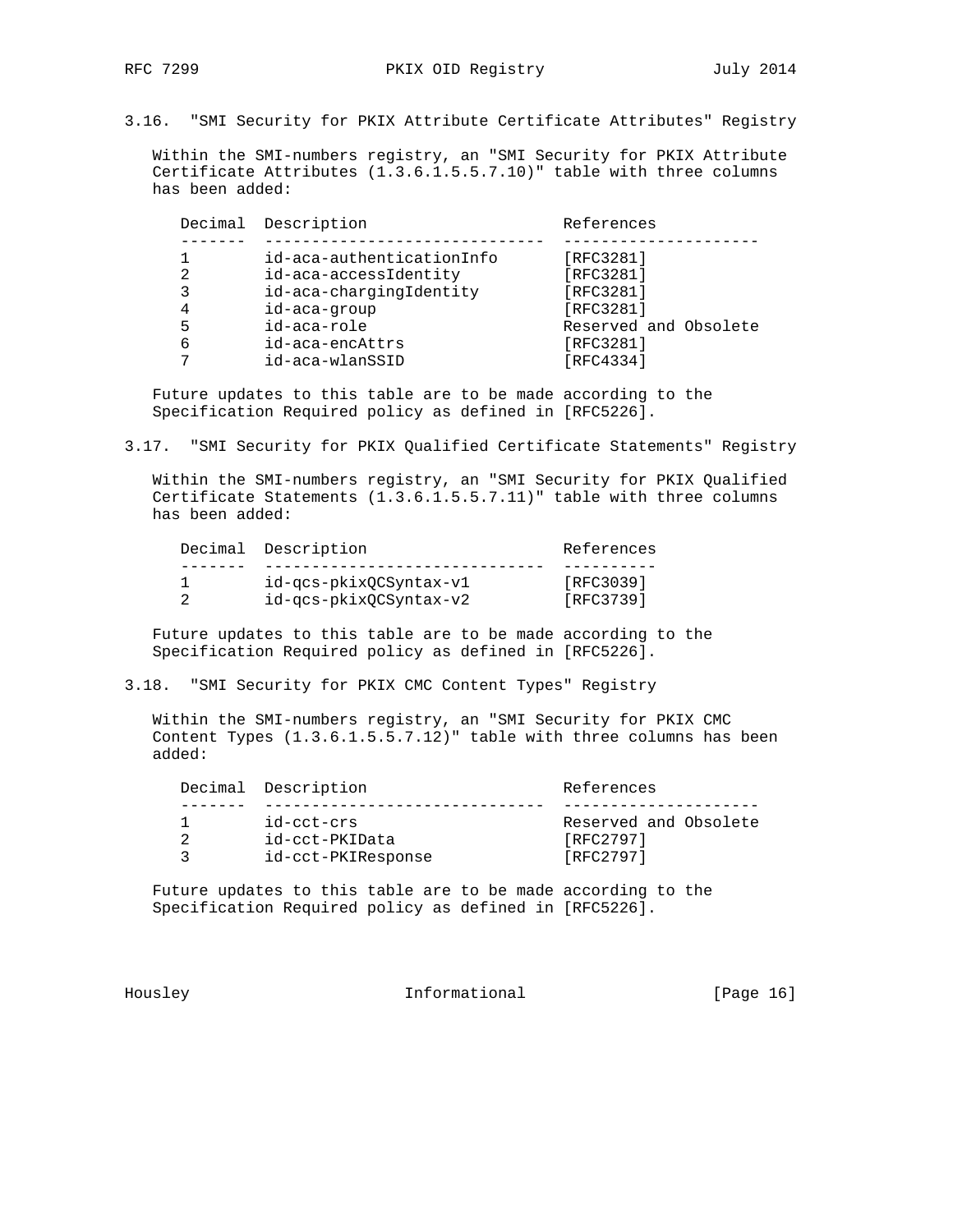3.19. "SMI Security for PKIX OIDs Used Only for Testing" Registry

 Within the SMI-numbers registry, an "SMI Security for PKIX OIDs used Only for Testing (1.3.6.1.5.5.7.13)" table with three columns has been added:

| Decimal | Description             | References |
|---------|-------------------------|------------|
|         |                         |            |
|         | id-TEST-certPolicyOne   | [RFC7229]  |
| 2       | id-TEST-certPolicyTwo   | [RFC7229]  |
| 3       | id-TEST-certPolicyThree | [RFC7229]  |
| 4       | id-TEST-certPolicyFour  | [RFC7229]  |
| 5       | id-TEST-certPolicyFive  | [RFC7229]  |
| 6       | id-TEST-certPolicySix   | [RFC7229]  |
|         | id-TEST-certPolicySeven | [RFC7229]  |
| 8       | id-TEST-certPolicyEight | [RFC7229]  |
|         |                         |            |

 Note: The object identifiers in this table should not appear on the public Internet. These object identifiers are ONLY for TESTING.

 Future updates to this table are to be made according to the Specification Required policy as defined in [RFC5226].

#### 3.20. "SMI Security for PKIX Certificate Policies" Registry

 Within the SMI-numbers registry, an "SMI Security for PKIX Certificate Policies (1.3.6.1.5.5.7.14)" table with three columns has been added:

|  | Decimal Description         | References            |
|--|-----------------------------|-----------------------|
|  |                             |                       |
|  | id-cp-sbqpCertificatePolicy | Reserved and Obsolete |
|  | id-cp-ipAddr-asNumber       | [RFC6484]             |

 Future updates to this table are to be made according to the Specification Required policy as defined in [RFC5226].

3.21. "SMI Security for PKIX CMC Error Types" Registry

 Within the SMI-numbers registry, an "SMI Security for PKIX CMC Error Types (1.3.6.1.5.5.7.15)" table with three columns has been added:

|  | Decimal Description | References |
|--|---------------------|------------|
|  |                     |            |
|  | id-cet-skdFailInfo  | [RFC5275]  |

Housley **Informational** [Page 17]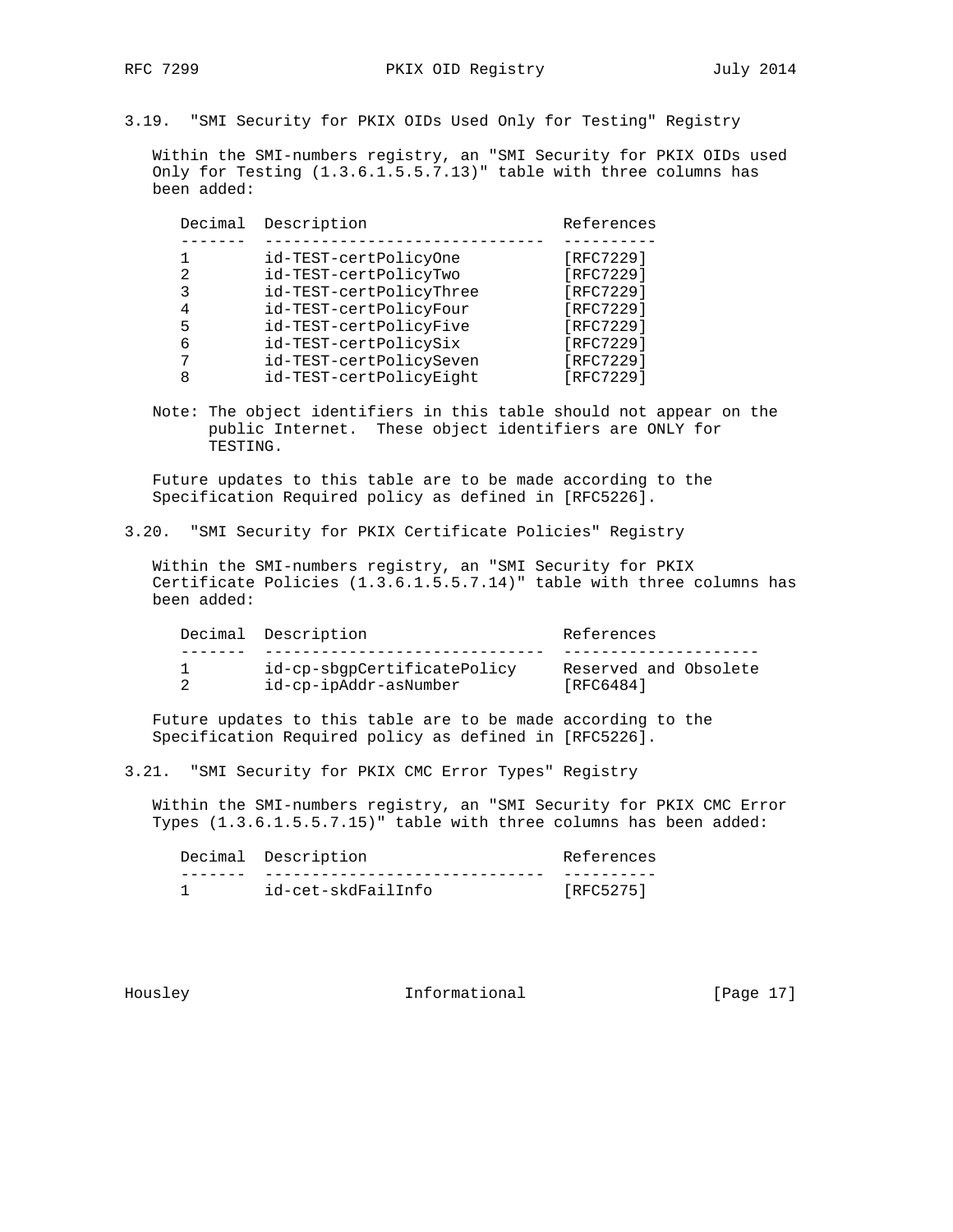Future updates to this table are to be made according to the Specification Required policy as defined in [RFC5226].

3.22. "SMI Security for PKIX Revocation Information Types" Registry

 Within the SMI-numbers registry, an "SMI Security for PKIX Revocation Information Types (1.3.6.1.5.5.7.16)" table with three columns has been added:

|  | Decimal Description | References |
|--|---------------------|------------|
|  |                     |            |
|  | id-ri-crl           | [RFC5940]  |
|  | id-ri-ocsp-response | [RFC5940]  |
|  | id-ri-delta-crl     | [RFC5940]  |
|  | id-ri-scvp          | [RFC5940]  |

 Future updates to this table are to be made according to the Specification Required policy as defined in [RFC5226].

3.23. "SMI Security for PKIX SCVP Check Types" Registry

 Within the SMI-numbers registry, an "SMI Security for PKIX SCVP Check Types (1.3.6.1.5.5.7.17)" table with three columns has been added:

|   | Decimal | Description                                             | References |  |
|---|---------|---------------------------------------------------------|------------|--|
|   |         |                                                         |            |  |
|   |         | id-stc-build-pkc-path                                   | [RFC5055]  |  |
| 2 |         | id-stc-build-valid-pkc-path                             | [RFC5055]  |  |
|   |         | id-stc-build-status-checked-pkc-path                    | [RFC5055]  |  |
| 4 |         | id-stc-build-aa-path                                    | [RFC5055]  |  |
| 5 |         | id-stc-build-valid-aa-path                              | [RFC5055]  |  |
| 6 |         | id-stc-build-status-checked-aa-path                     | [RFC5055]  |  |
|   |         | id-stc-status-check-ac-and-build-status-checked-aa-path |            |  |
|   |         |                                                         | [RFC5055]  |  |

 Future updates to this table are to be made according to the Specification Required policy as defined in [RFC5226].

Housley **Informational** [Page 18]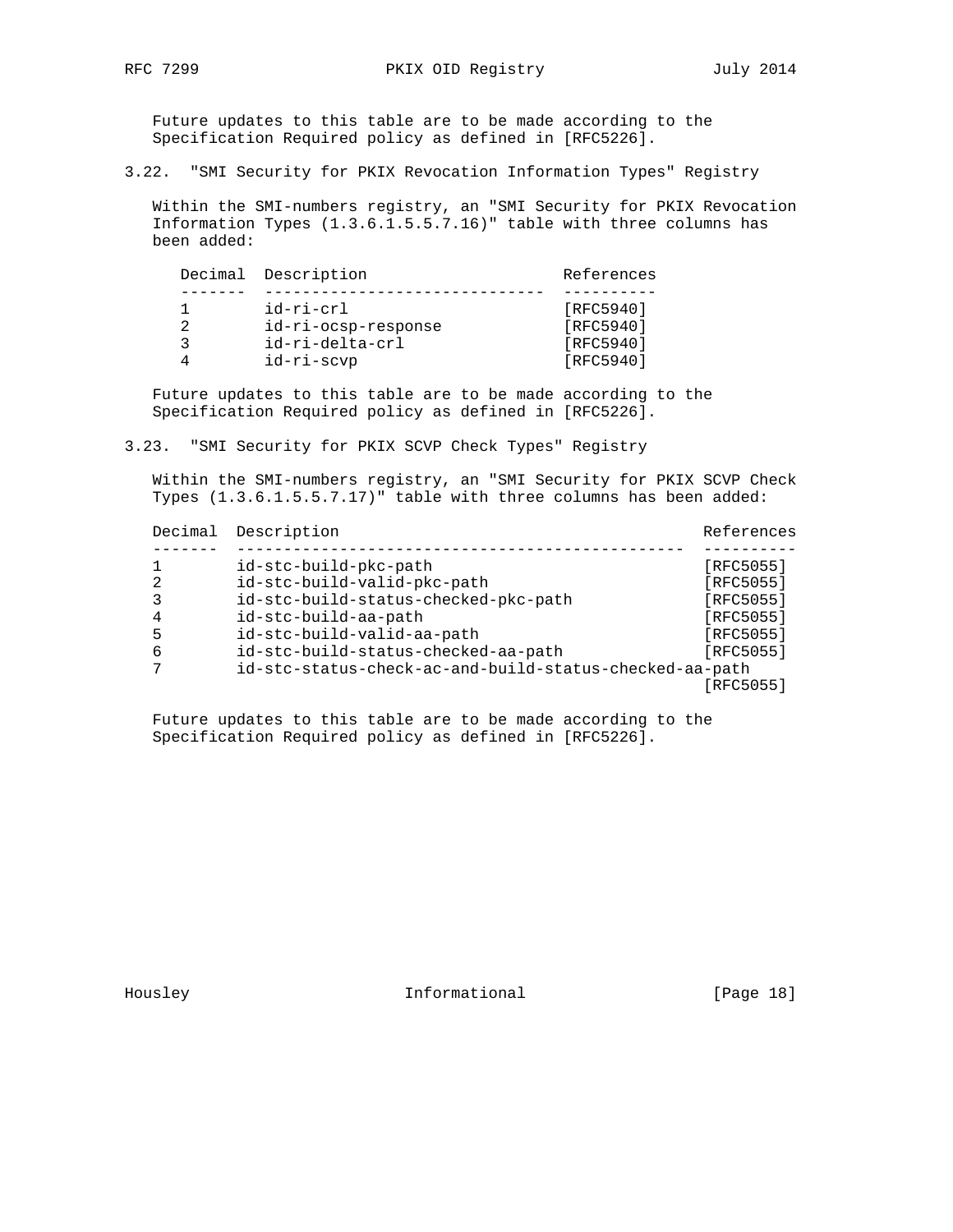3.24. "SMI Security for PKIX SCVP Want Back Types" Registry

 Within the SMI-numbers registry, an "SMI Security for PKIX SCVP Want Back Types (1.3.6.1.5.5.7.18)" table with three columns has been added:

| Decimal        | Description                    | References            |
|----------------|--------------------------------|-----------------------|
| $\mathbf{1}$   | id-swb-pkc-best-cert-path      | [RFC5055]             |
| $\overline{2}$ | id-swb-pkc-revocation-info     | [REC5055]             |
| 3              | id-swb-pkc-cert-status         | Reserved and Obsolete |
| 4              | id-swb-pkc-public-key-info     | [RFC5055]             |
| 5              | id-swb-aa-cert-path            | [RFC5055]             |
| 6              | id-swb-aa-revocation-info      | [REC5055]             |
| 7              | id-swb-ac-revocation-info      | [ $RFC5055$ ]         |
| 8              | id-swb-ac-cert-status          | Reserved and Obsolete |
| 9              | id-swb-relayed-responses       | [REC5055]             |
| 10             | id-swb-pkc-cert                | [RFC5055]             |
| 11             | id-swb-ac-cert                 | [RTC5055]             |
| 12             | id-swb-pkc-all-cert-paths      | [ $RFC5055$ ]         |
| 13             | id-swb-pkc-ee-revocation-info  | [RFC5055]             |
| 14             | id-swb-pkc-CAs-revocation-info | [REC5055]             |
| 15             | id-swb-partial-cert-path       | [RFC5276]             |
| 16             | id-swb-ers-pkc-cert            | [RFC5276]             |
| 17             | id-swb-ers-best-cert-path      | [RFC5276]             |
| 18             | id-swb-ers-partial-cert-path   | [REC5276]             |
| 19             | id-swb-ers-revocation-info     | [RFC5276]             |
| 20             | id-swb-ers-all                 | [RFC5276]             |
|                |                                |                       |

 Future updates to this table are to be made according to the Specification Required policy as defined in [RFC5226].

Housley **Informational** [Page 19]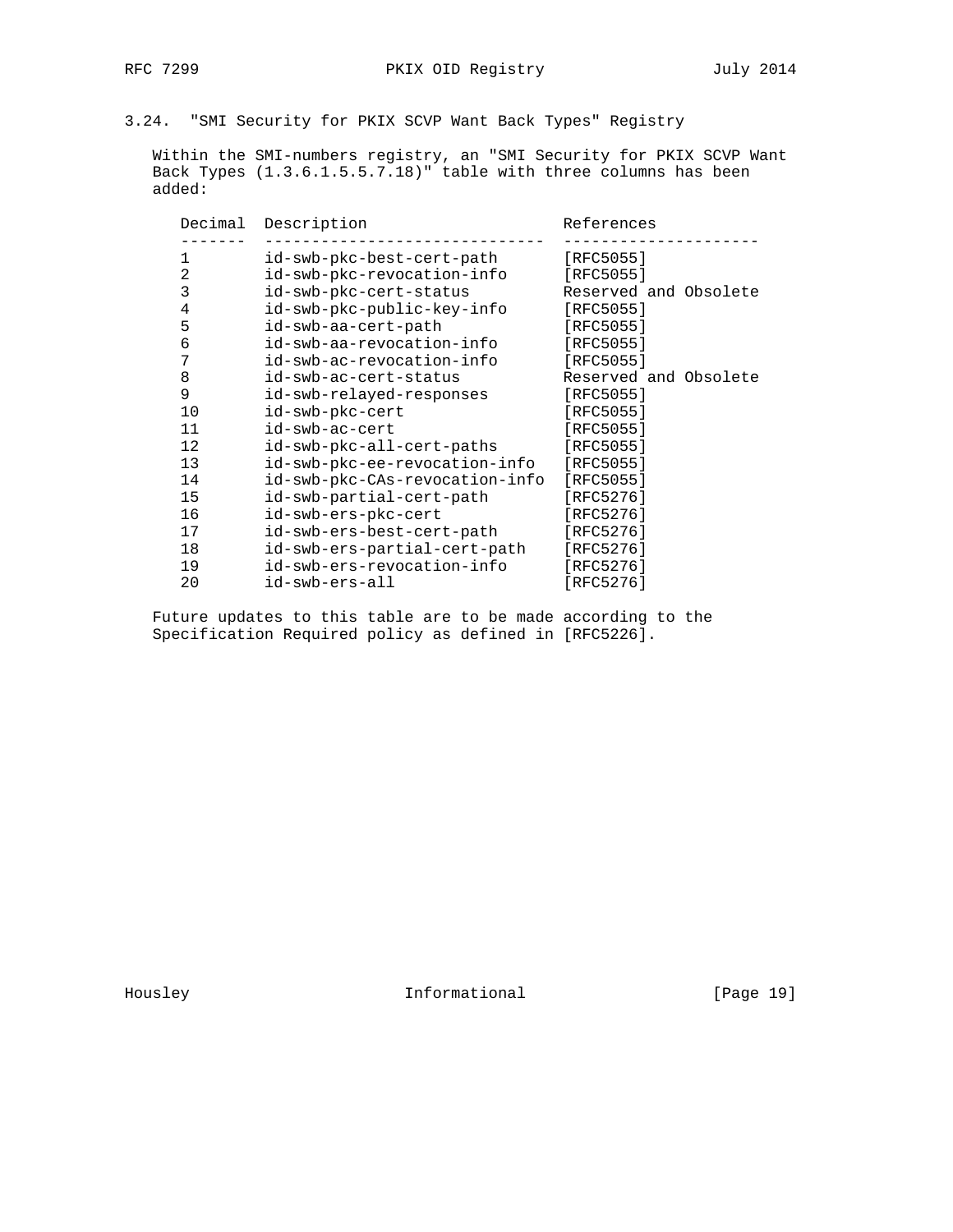3.25. "SMI Security for PKIX SCVP Validation Policies and Algorithms" Registry

 Within the SMI-numbers registry, an "SMI Security for PKIX SCVP Validation Policies and Algorithms (1.3.6.1.5.5.7.19)" table with three columns has been added:

|                | Decimal Description     | References |
|----------------|-------------------------|------------|
|                |                         |            |
|                | id-svp-defaultValPolicy | [RFC5055]  |
| $\mathfrak{D}$ | id-svp-nameValAlq       | [RFC5055]  |
| ર              | id-svp-basicValAlq      | [RFC5055]  |
|                | id-svp-dnValAlq         | [RFC5055]  |

Note: id-svp-nameValAlg is also known as id-nvae.

Note: id-svp-basicValAlg is also known as id-bvae.

Note: id-svp-dnValAlg is also known as id-dnvae and id-nva-dnCompAlg.

 Future updates to this table are to be made according to the Specification Required policy as defined in [RFC5226].

3.26. "SMI Security for PKIX SCVP Name Validation Policy Errors" Registry

 Within the SMI-numbers registry, an "SMI Security for PKIX SCVP Name Validation Policy Errors (1.3.6.1.5.5.7.19.2)" table with three columns has been added:

|   | Decimal Description   | References  |
|---|-----------------------|-------------|
|   |                       |             |
|   | id-nvae-name-mismatch | [RFC5055]   |
| 2 | id-nvae-no-name       | [RFC5055]   |
| 3 | id-nvae-unknown-alg   | $[RFC5055]$ |
| 4 | id-nvae-bad-name      | [RFC5055]   |
| 5 | id-nvae-bad-name-type | $[RFC5055]$ |
| 6 | id-nvae-mixed-names   | [RFC5055]   |
|   |                       |             |

 Future updates to this table are to be made according to the Specification Required policy as defined in [RFC5226].

Housley **Informational** [Page 20]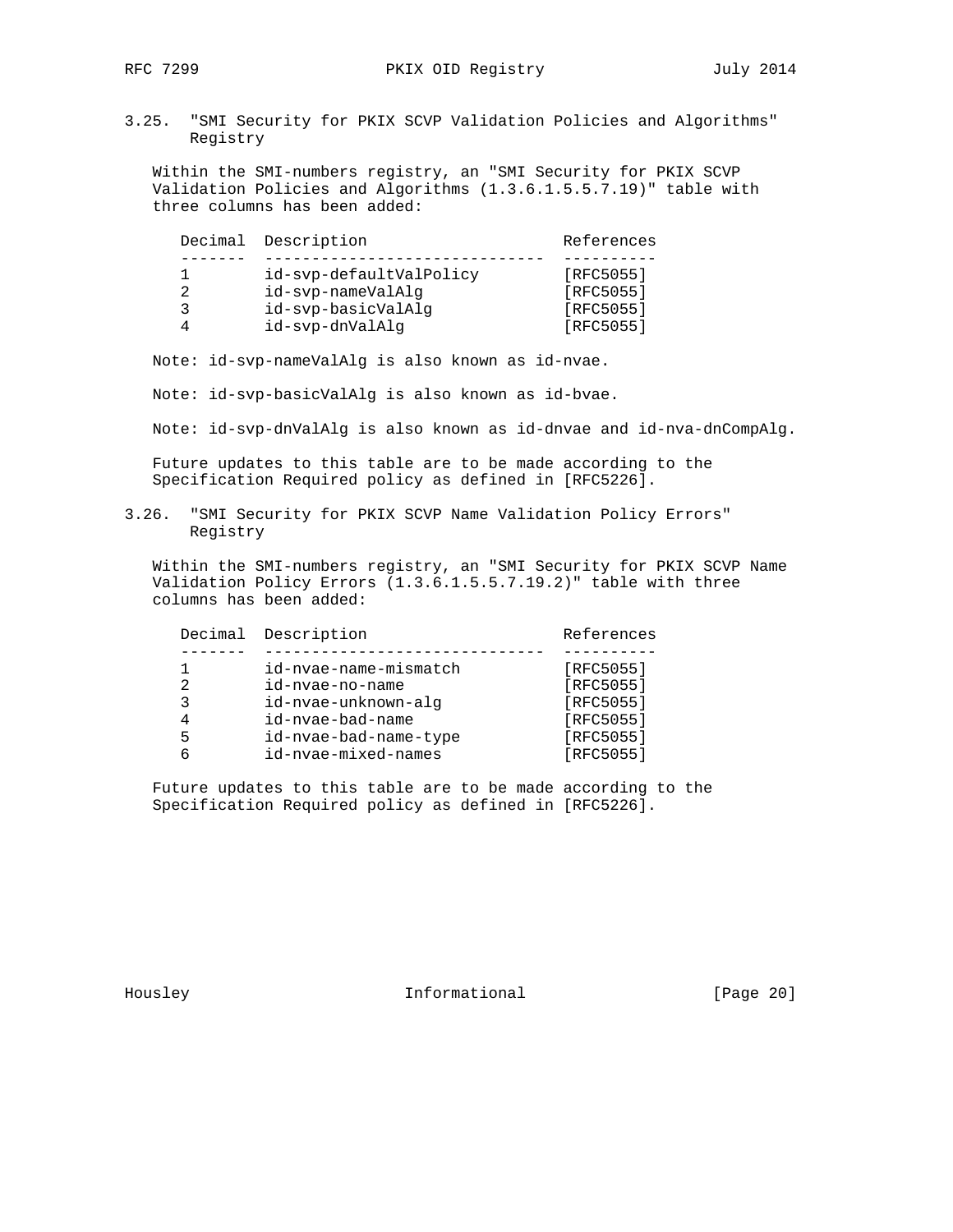3.27. "SMI Security for PKIX SCVP Basic Validation Policy Errors" Registry

 Within the SMI-numbers registry, an "SMI Security for PKIX SCVP Basic Validation Policy Errors (1.3.6.1.5.5.7.19.3)" table with three columns has been added:

| Decimal | Description               | References            |
|---------|---------------------------|-----------------------|
|         |                           |                       |
|         | id-bvae-expired           | [RFC5055]             |
| 2       | id-bvae-not-yet-valid     | [RFC5055]             |
| 3       | id-bvae-wrongTrustAnchor  | [RFC5055]             |
| 4       | id-bvae-noValidCertPath   | [RFC5055]             |
| 5       | id-byae-revoked           | [RFC5055]             |
| 9       | id-bvae-invalidKeyPurpose | [RFC5055]             |
| 10      | id-bvae-invalidKeyUsaqe   | [RFC5055]             |
| 11      | id-bvae-invalidCertPolicy | [RFC5055]             |
| 12.     | id-bvae-invalidName       | Reserved and Obsolete |
| 13      | id-bvae-invalidEntity     | Reserved and Obsolete |
| 14      | id-bvae-invalidPathDepth  | Reserved and Obsolete |

 Future updates to this table are to be made according to the Specification Required policy as defined in [RFC5226].

3.28. "SMI Security for PKIX SCVP Distinguished Name Validation Policy Errors" Registry

 Within the SMI-numbers registry, an "SMI Security for PKIX SCVP Distinguished Name Validation Policy Errors (1.3.6.1.5.5.7.19.4)" table with three columns has been added:

Decimal Description **References** ------- ------------------------------ ----------

Note: This table is currently empty.

 Future updates to this table are to be made according to the Specification Required policy as defined in [RFC5226].

Housley **Informational** [Page 21]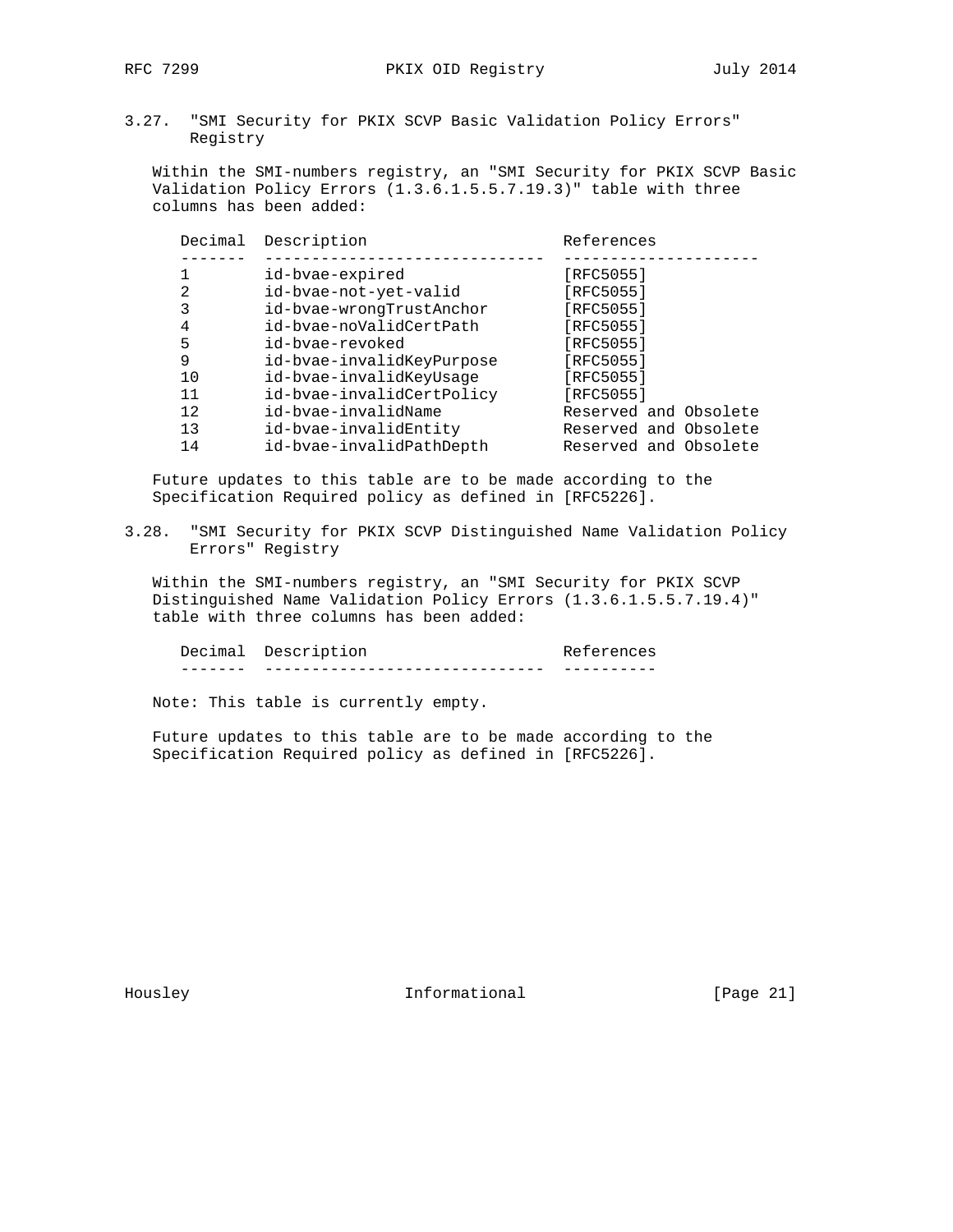3.29. "SMI Security for PKIX Other Logotype Identifiers" Registry

 Within the SMI-numbers registry, an "SMI Security for PKIX Other Logotype Identifiers (1.3.6.1.5.5.7.20)" table with three columns has been added:

|   | Decimal Description | References |
|---|---------------------|------------|
|   |                     |            |
|   | id-logo-loyalty     | [RFC3709]  |
|   | id-logo-background  | [RFC3709]  |
| ર | id-logo-certImage   | [RFC6170]  |

 Future updates to this table are to be made according to the Specification Required policy as defined in [RFC5226].

3.30. "SMI Security for PKIX Proxy Certificate Policy Languages" Registry

 Within the SMI-numbers registry, an "SMI Security for PKIX Proxy Certificate Policy Languages (1.3.6.1.5.5.7.21)" table with three columns has been added:

|  | Decimal Description | References |
|--|---------------------|------------|
|  |                     |            |
|  | id-ppl-anyLanquage  | [RFC3820]  |
|  | id-ppl-inheritAll   | [RFC3820]  |
|  | id-ppl-independent  | [RFC3820]  |

 Future updates to this table are to be made according to the Specification Required policy as defined in [RFC5226].

3.31. "SMI Security for PKIX Proxy Matching Rules" Registry

 Within the SMI-numbers registry, an "SMI Security for PKIX Proxy Matching Rules (1.3.6.1.5.5.7.22)" table with three columns has been added:

|  | Decimal Description     | References            |
|--|-------------------------|-----------------------|
|  |                         |                       |
|  | id-mr-pkix-alphanum-ids | Reserved and Obsolete |

 Future updates to this table are to be made according to the Specification Required policy as defined in [RFC5226].

Housley **Informational** [Page 22]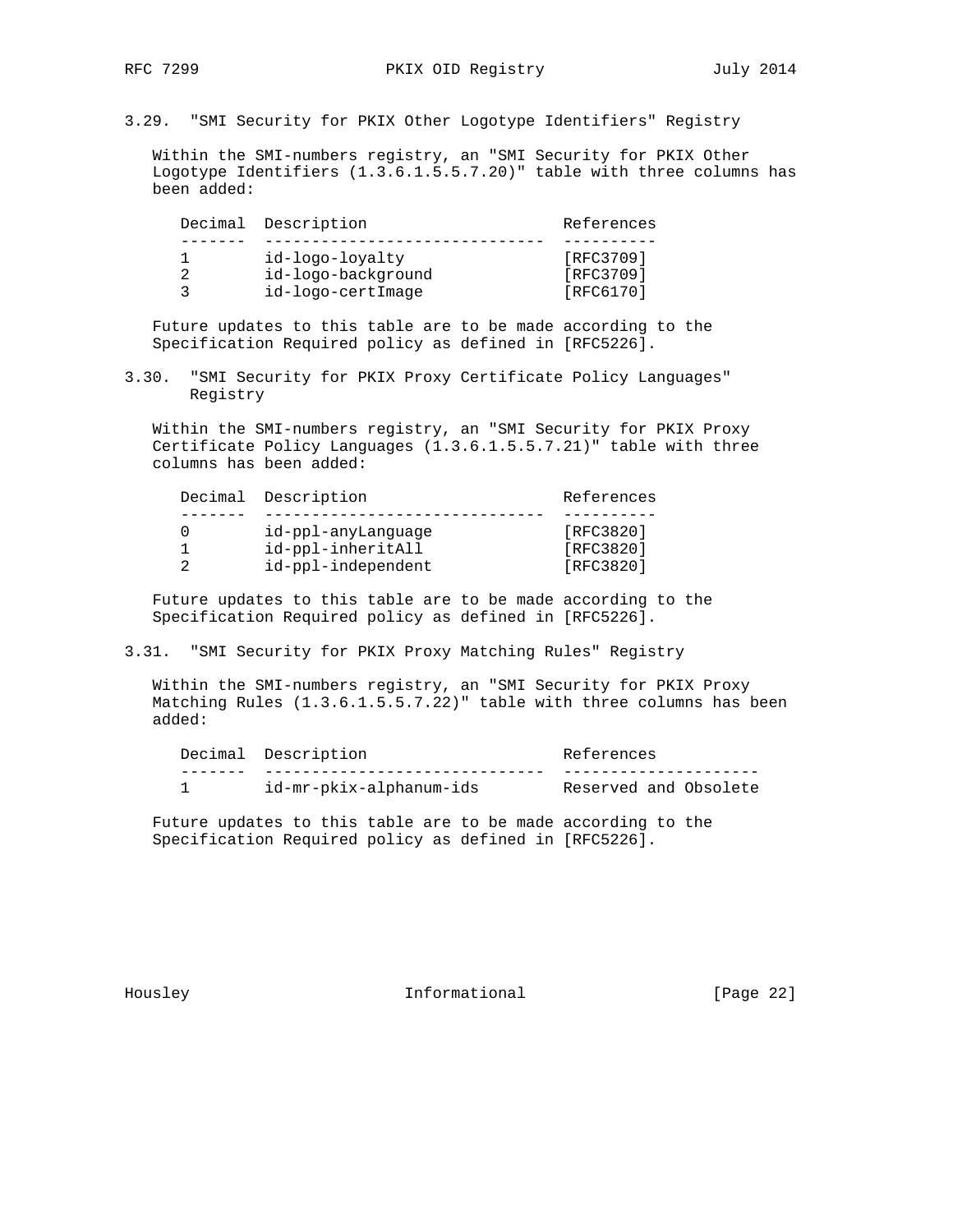3.32. "SMI Security for PKIX Subject Key Identifier Semantics" Registry

 Within the SMI-numbers registry, an "SMI Security for PKIX Subject Key Identifier Semantics (1.3.6.1.5.5.7.23)" table with three columns has been added:

|     | Decimal Description | References            |  |
|-----|---------------------|-----------------------|--|
|     |                     |                       |  |
| E 1 | id-skis-keyHash     | Reserved and Obsolete |  |
| 2   | id-skis-4BitKeyHash | Reserved and Obsolete |  |
| 2   | id-skis-keyInfoHash | Reserved and Obsolete |  |

 Future updates to this table are to be made according to the Specification Required policy as defined in [RFC5226].

3.33. "SMI Security for PKIX Access Descriptor" Registry

 Within the SMI-numbers registry, an "SMI Security for PKIX Access Descriptor (1.3.6.1.5.5.7.48)" table with three columns has been added:

| Decimal | Description                  | References            |
|---------|------------------------------|-----------------------|
|         |                              |                       |
|         | id-ad-ocsp                   | [RFC2459]             |
| 2       | id-ad-caIssuers              | [RFC2459]             |
| 3       | id-ad-timestamping           | [RFC3161]             |
| 4       | id-ad-dvcs                   | [RFC3029]             |
| 5       | id-ad-caRepository           | [RFC3280]             |
| 6       | id-ad-http-certs             | [RFC4387]             |
| 7       | id-ad-http-crls              | [RFC4387]             |
| 8       | $id$ -ad- $x$ kms            | Reserved and Obsolete |
| 9       | id-ad-signedObjectRepository | Reserved and Obsolete |
| 10      | id-ad-rpkiManifest           | [RFC6487]             |
| 11      | id-ad-signedObject           | [RFC6487]             |
| 12      | id-ad-cmc                    | [RFC6402]             |

Note: id-ad-ocsp is also known as id-pkix-ocsp.

 Future updates to this table are to be made according to the Specification Required policy as defined in [RFC5226].

Housley **Informational** [Page 23]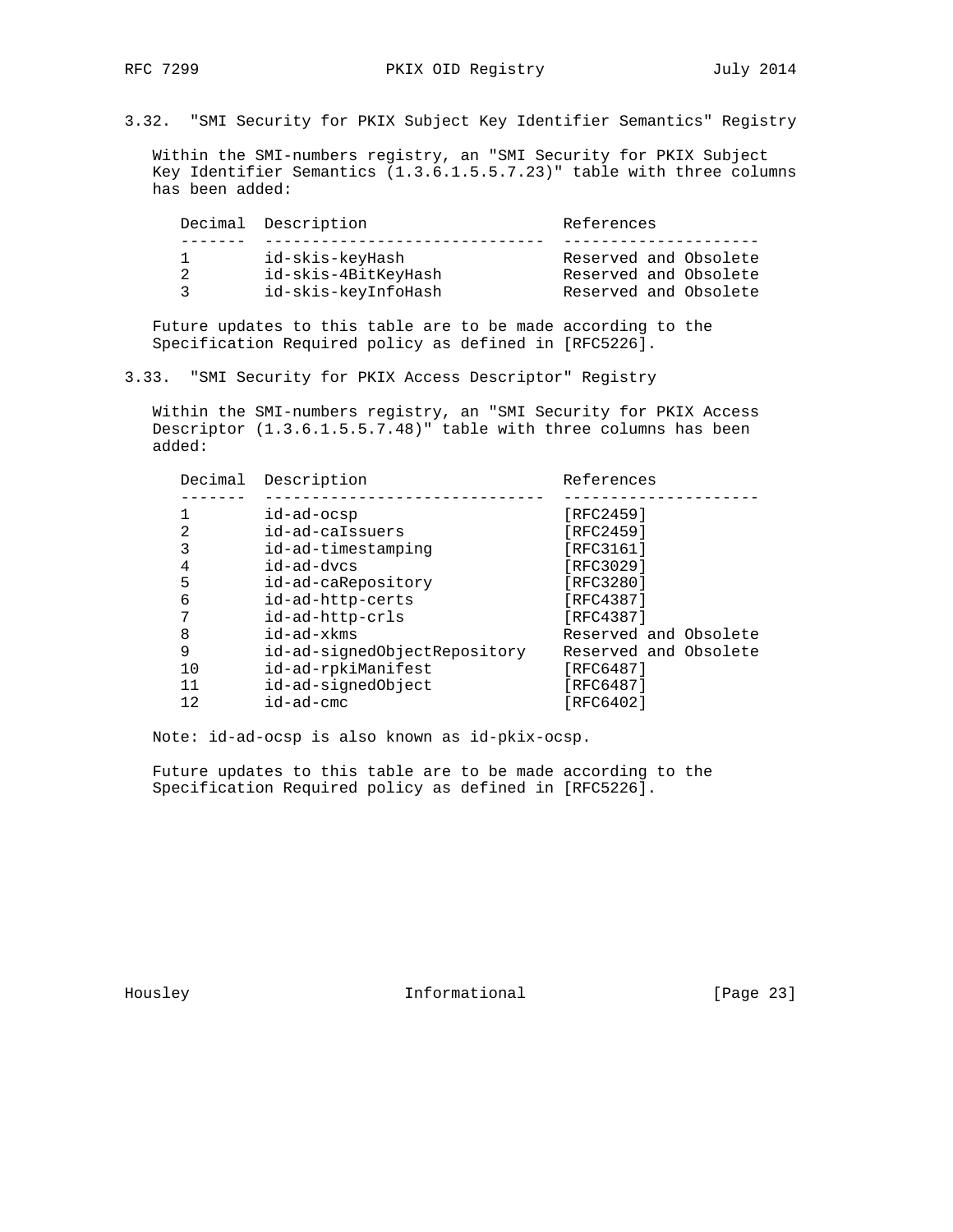3.34. "SMI Security for PKIX Online Certificate Status Protocol (OCSP)" Registry

 Within the SMI-numbers registry, an "SMI Security for PKIX Online Certificate Status Protocol (OCSP) (1.3.6.1.5.5.7.48.1)" table with three columns has been added:

|   | Decimal Description          | References    |
|---|------------------------------|---------------|
|   |                              |               |
|   | id-pkix-ocsp-basic           | [ $RFC2560$ ] |
| 2 | id-pkix-ocsp-nonce           | [ $RFC2560$ ] |
| 3 | id-pkix-ocsp-crl             | [ $RFC2560$ ] |
| 4 | id-pkix-ocsp-response        | [ $RFC2560$ ] |
| 5 | id-pkix-ocsp-nocheck         | [RFC2560]     |
| 6 | id-pkix-ocsp-archive-cutoff  | [RFC2560]     |
|   | id-pkix-ocsp-service-locator | [ $RFC2560$ ] |
| 8 | id-pkix-ocsp-pref-sig-algs   | [RFC6277]     |
|   | id-pkix-ocsp-extended-revoke | [RFC6960]     |

 Future updates to this table are to be made according to the Specification Required policy as defined in [RFC5226].

4. Security Considerations

 This document populates an IANA registry, and it raises no new security considerations. The protocols that specify these values include the security considerations associated with their usage.

 The id-pe-nsa certificate extension should not appear in any certificate that is used on the public Internet.

Housley **Informational** [Page 24]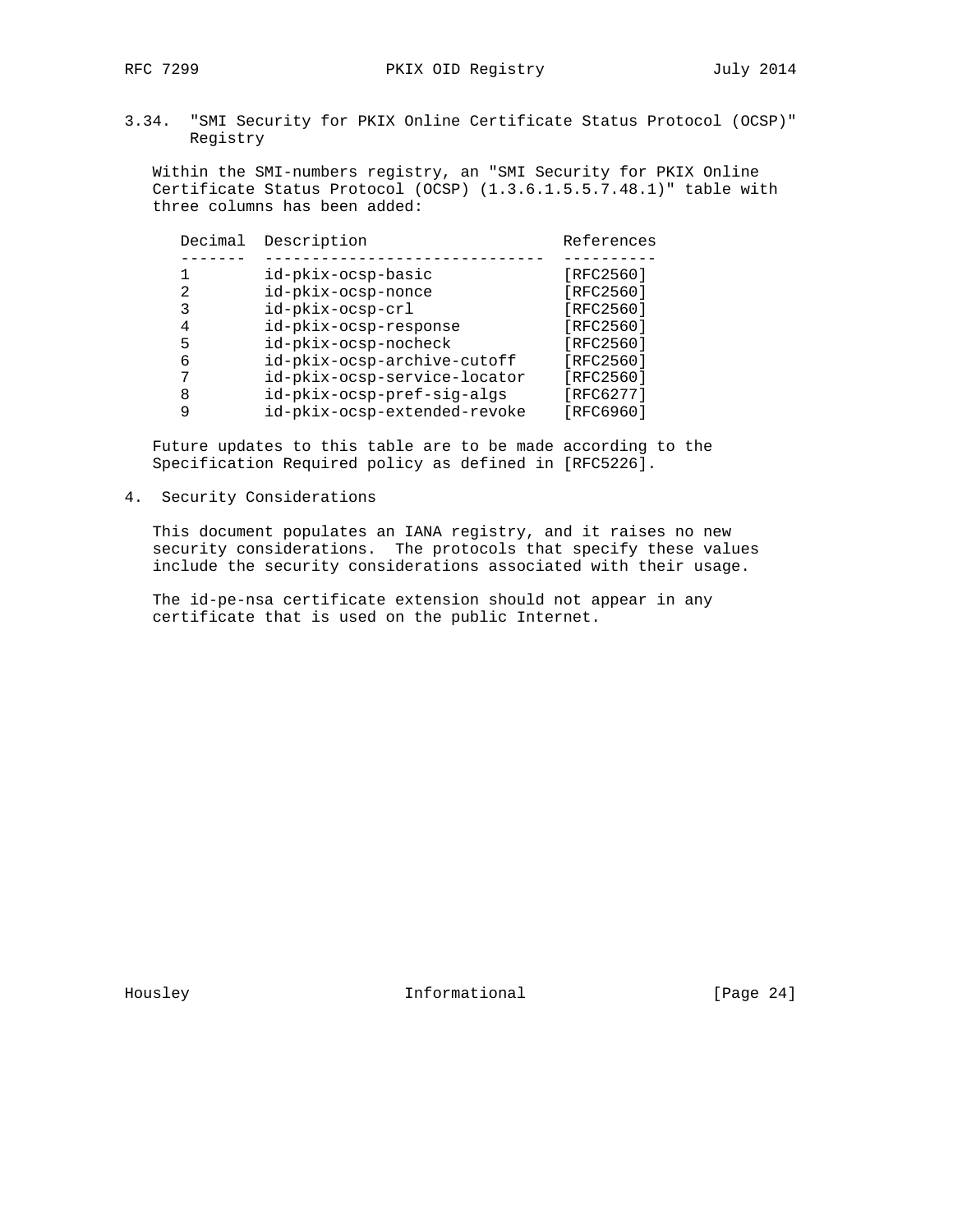### 5. References

- 5.1. Normative References
	- [ASN1-08] International Telecommunication Union, "Abstract Syntax Notation One (ASN.1): Specification of basic notation", ITU-T Recommendation X.680, November 2008.
	- [ASN1-88] International Telephone and Telegraph Consultative Committee, "Specification of Abstract Syntax Notation One (ASN.1)", CCITT Recommendation X.208, 1988.
	- [ASN1-97] International Telecommunication Union, "Abstract Syntax Notation One (ASN.1): Specification of basic notation", ITU-T Recommendation X.680, 1997.
	- [RFC5226] Narten, T. and H. Alvestrand, "Guidelines for Writing an IANA Considerations Section in RFCs", BCP 26, RFC 5226, May 2008.
- 5.2. Informative References
	- [Err3860] RFC Errata, Errata ID 3860, RFC 6402, <http://www.rfc-editor.org/>.
	- [Abley] Abley, J., Schlyter, J., and G. Bailey, "DNSSEC Trust Anchor Publication for the Root Zone", Work in Progress, June 2014.
	- [BGPSEC] Reynolds, M., Turner, S., and S. Kent, "A Profile for BGPSEC Router Certificates, Certificate Revocation Lists, and Certification Requests", Work in Progress, March 2014.
	- [RFC2459] Housley, R., Ford, W., Polk, W., and D. Solo, "Internet X.509 Public Key Infrastructure Certificate and CRL Profile", RFC 2459, January 1999.
	- [RFC2510] Adams, C. and S. Farrell, "Internet X.509 Public Key Infrastructure Certificate Management Protocols", RFC 2510, March 1999.
	- [RFC2511] Myers, M., Adams, C., Solo, D., and D. Kemp, "Internet X.509 Certificate Request Message Format", RFC 2511, March 1999.

Housley **Informational** [Page 25]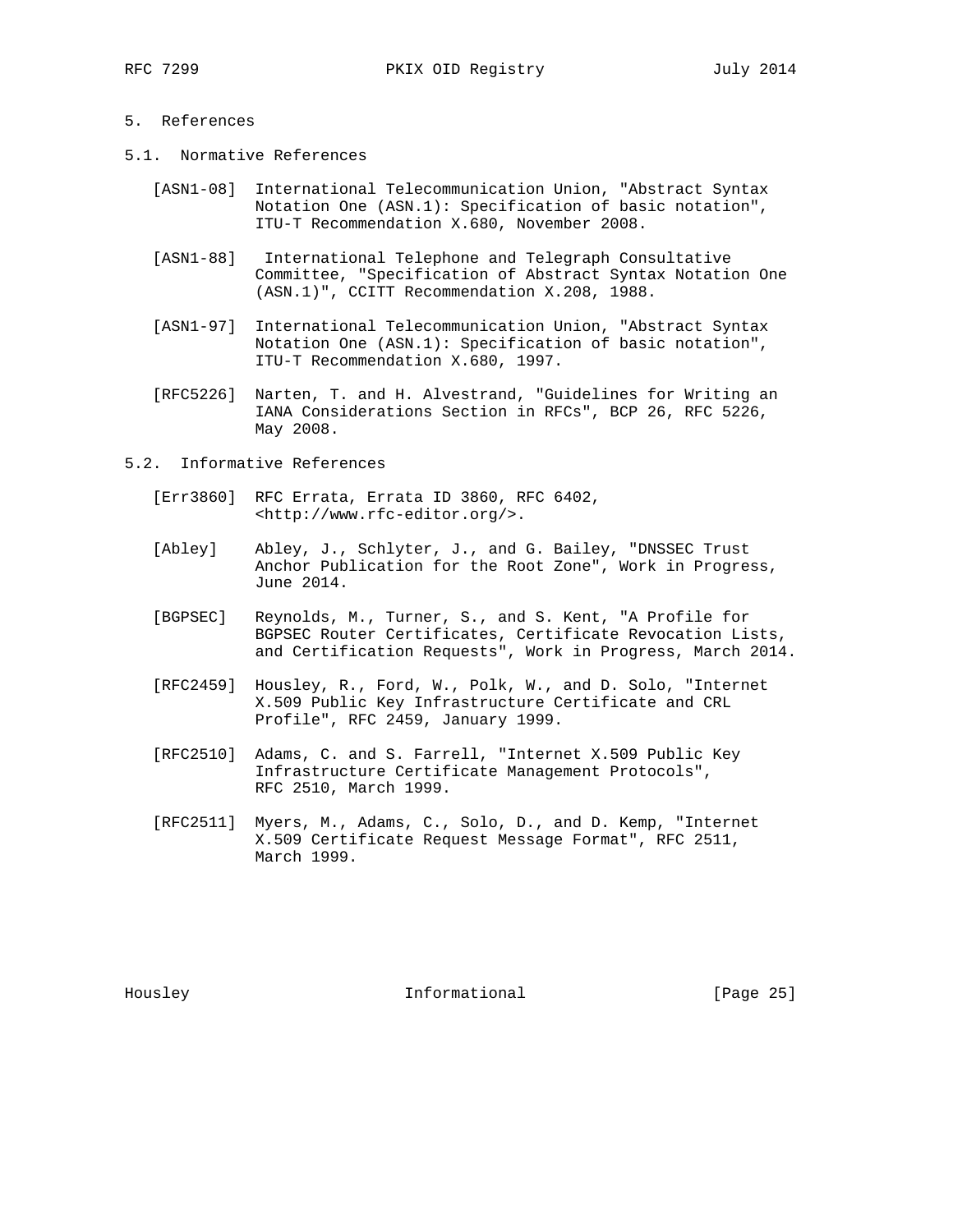- [RFC2528] Housley, R. and W. Polk, "Internet X.509 Public Key Infrastructure Representation of Key Exchange Algorithm (KEA) Keys in Internet X.509 Public Key Infrastructure Certificates", RFC 2528, March 1999.
- [RFC2560] Myers, M., Ankney, R., Malpani, A., Galperin, S., and C. Adams, "X.509 Internet Public Key Infrastructure Online Certificate Status Protocol - OCSP", RFC 2560, June 1999.
- [RFC2797] Myers, M., Liu, X., Schaad, J., and J. Weinstein, "Certificate Management Messages over CMS", RFC 2797, April 2000.
- [RFC2875] Prafullchandra, H. and J. Schaad, "Diffie-Hellman Proof-of-Possession Algorithms", RFC 2875, July 2000.
- [RFC3029] Adams, C., Sylvester, P., Zolotarev, M., and R. Zuccherato, "Internet X.509 Public Key Infrastructure Data Validation and Certification Server Protocols", RFC 3029, February 2001.
- [RFC3039] Santesson, S., Polk, W., Barzin, P., and M. Nystrom, "Internet X.509 Public Key Infrastructure Qualified Certificates Profile", RFC 3039, January 2001.
- [RFC3161] Adams, C., Cain, P., Pinkas, D., and R. Zuccherato, "Internet X.509 Public Key Infrastructure Time-Stamp Protocol (TSP)", RFC 3161, August 2001.
- [RFC3279] Bassham, L., Polk, W., and R. Housley, "Algorithms and Identifiers for the Internet X.509 Public Key Infrastructure Certificate and Certificate Revocation List (CRL) Profile", RFC 3279, April 2002.
- [RFC3280] Housley, R., Polk, W., Ford, W., and D. Solo, "Internet X.509 Public Key Infrastructure Certificate and Certificate Revocation List (CRL) Profile", RFC 3280, April 2002.
- [RFC3281] Farrell, S. and R. Housley, "An Internet Attribute Certificate Profile for Authorization", RFC 3281, April 2002.
- [RFC3709] Santesson, S., Housley, R., and T. Freeman, "Internet X.509 Public Key Infrastructure: Logotypes in X.509 Certificates", RFC 3709, February 2004.

Housley Informational [Page 26]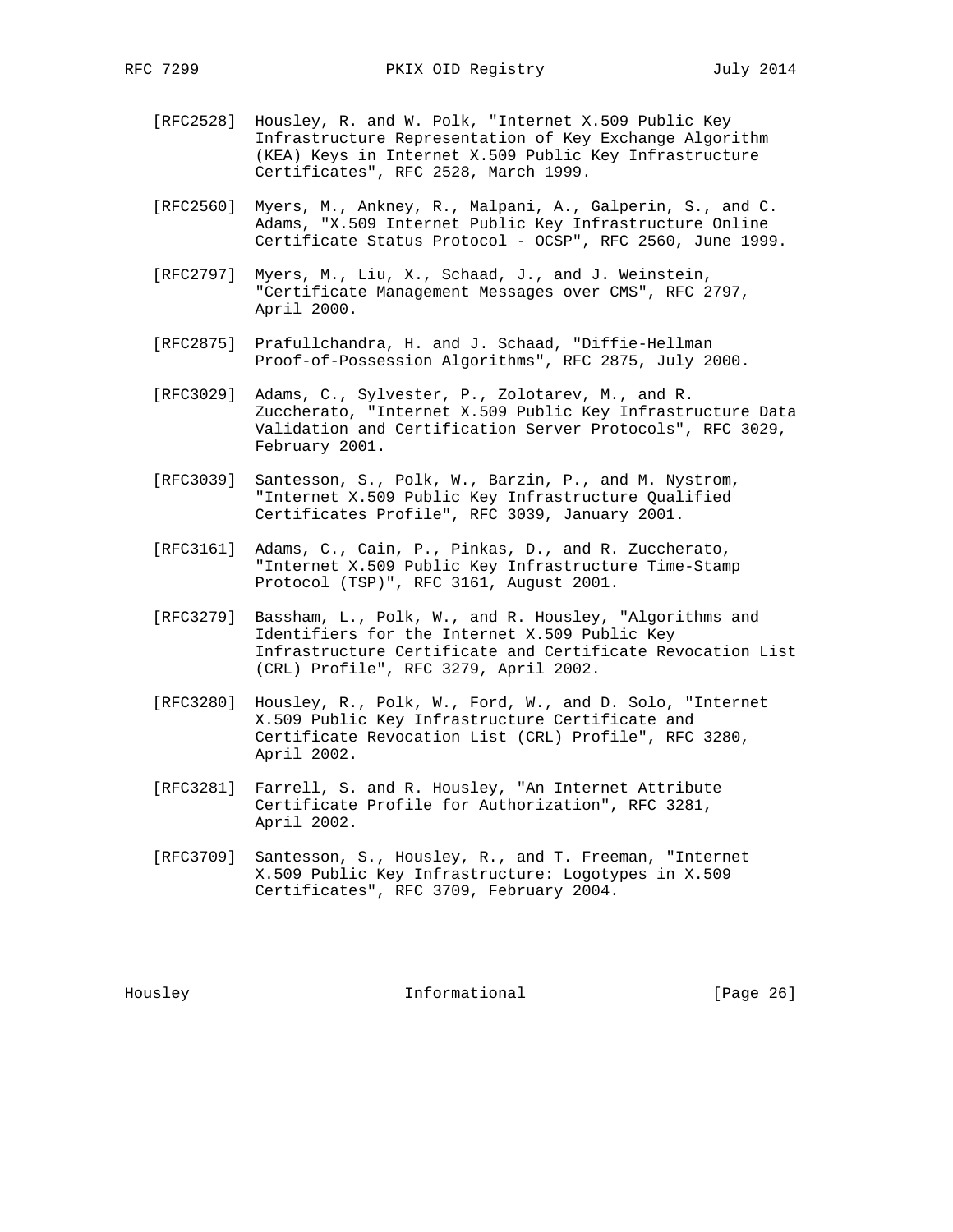- [RFC3739] Santesson, S., Nystrom, M., and T. Polk, "Internet X.509 Public Key Infrastructure: Qualified Certificates Profile", RFC 3739, March 2004.
- [RFC3770] Housley, R. and T. Moore, "Certificate Extensions and Attributes Supporting Authentication in Point-to-Point Protocol (PPP) and Wireless Local Area Networks (WLAN)", RFC 3770, May 2004.
- [RFC3779] Lynn, C., Kent, S., and K. Seo, "X.509 Extensions for IP Addresses and AS Identifiers", RFC 3779, June 2004.
- [RFC3820] Tuecke, S., Welch, V., Engert, D., Pearlman, L., and M. Thompson, "Internet X.509 Public Key Infrastructure (PKI) Proxy Certificate Profile", RFC 3820, June 2004.
- [RFC3920] Saint-Andre, P., Ed., "Extensible Messaging and Presence Protocol (XMPP): Core", RFC 3920, October 2004.
- [RFC4043] Pinkas, D. and T. Gindin, "Internet X.509 Public Key Infrastructure Permanent Identifier", RFC 4043, May 2005.
- [RFC4055] Schaad, J., Kaliski, B., and R. Housley, "Additional Algorithms and Identifiers for RSA Cryptography for use in the Internet X.509 Public Key Infrastructure Certificate and Certificate Revocation List (CRL) Profile", RFC 4055, June 2005.
- [RFC4059] Linsenbardt, D., Pontius, S., and A. Sturgeon, "Internet X.509 Public Key Infrastructure Warranty Certificate Extension", RFC 4059, May 2005.
- [RFC4108] Housley, R., "Using Cryptographic Message Syntax (CMS) to Protect Firmware Packages", RFC 4108, August 2005.
- [RFC4210] Adams, C., Farrell, S., Kause, T., and T. Mononen, "Internet X.509 Public Key Infrastructure Certificate Management Protocol (CMP)", RFC 4210, September 2005.
- [RFC4306] Kaufman, C., Ed., "Internet Key Exchange (IKEv2) Protocol", RFC 4306, December 2005.
- [RFC4334] Housley, R. and T. Moore, "Certificate Extensions and Attributes Supporting Authentication in Point-to-Point Protocol (PPP) and Wireless Local Area Networks (WLAN)", RFC 4334, February 2006.

Housley **Informational** [Page 27]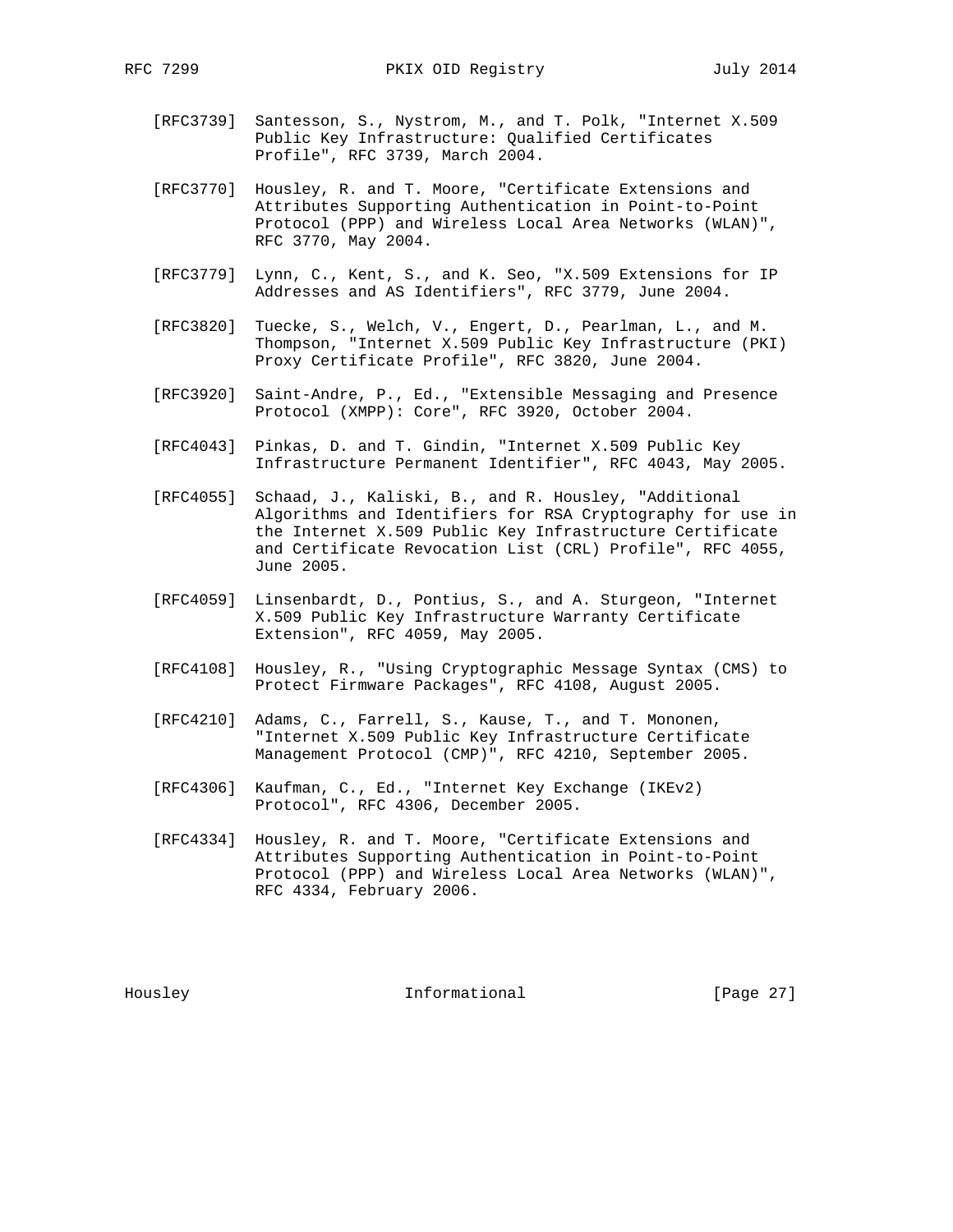- [RFC4387] Gutmann, P., Ed., "Internet X.509 Public Key Infrastructure Operational Protocols: Certificate Store Access via HTTP", RFC 4387, February 2006.
- [RFC4476] Francis, C. and D. Pinkas, "Attribute Certificate (AC) Policies Extension", RFC 4476, May 2006.
- [RFC4683] Park, J., Lee, J., . Lee, H., Park, S., and T. Polk, "Internet X.509 Public Key Infrastructure Subject Identification Method (SIM)", RFC 4683, October 2006.
- [RFC4945] Korver, B., "The Internet IP Security PKI Profile of IKEv1/ISAKMP, IKEv2, and PKIX", RFC 4945, August 2007.
- [RFC4985] Santesson, S., "Internet X.509 Public Key Infrastructure Subject Alternative Name for Expression of Service Name", RFC 4985, August 2007.
- [RFC5055] Freeman, T., Housley, R., Malpani, A., Cooper, D., and W. Polk, "Server-Based Certificate Validation Protocol (SCVP)", RFC 5055, December 2007.
- [RFC5272] Schaad, J. and M. Myers, "Certificate Management over CMS (CMC)", RFC 5272, June 2008.
- [RFC5275] Turner, S., "CMS Symmetric Key Management and Distribution", RFC 5275, June 2008.
- [RFC5276] Wallace, C., "Using the Server-Based Certificate Validation Protocol (SCVP) to Convey Long-Term Evidence Records", RFC 5276, August 2008.
- [RFC5415] Calhoun, P., Ed., Montemurro, M., Ed., and D. Stanley, Ed., "Control And Provisioning of Wireless Access Points (CAPWAP) Protocol Specification", RFC 5415, March 2009.
- [RFC5480] Turner, S., Brown, D., Yiu, K., Housley, R., and T. Polk, "Elliptic Curve Cryptography Subject Public Key Information", RFC 5480, March 2009.
- [RFC5697] Farrell, S., "Other Certificates Extension", RFC 5697, November 2009.
- [RFC5755] Farrell, S., Housley, R., and S. Turner, "An Internet Attribute Certificate Profile for Authorization", RFC 5755, January 2010.

Housley **Informational** [Page 28]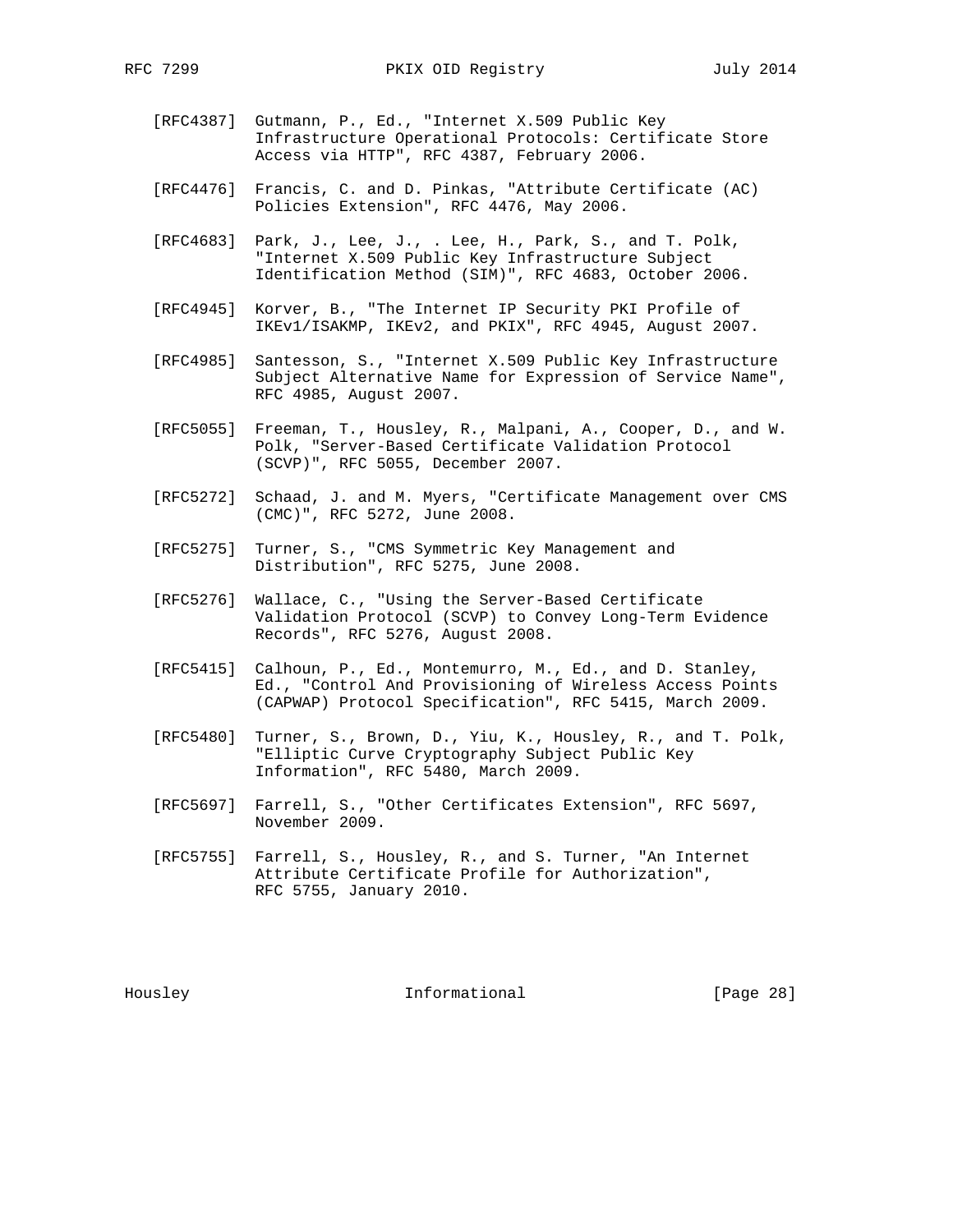- [RFC5912] Hoffman, P. and J. Schaad, "New ASN.1 Modules for the Public Key Infrastructure Using X.509 (PKIX)", RFC 5912, June 2010.
- [RFC5913] Turner, S. and S. Chokhani, "Clearance Attribute and Authority Clearance Constraints Certificate Extension", RFC 5913, June 2010.
- [RFC5915] Turner, S. and D. Brown, "Elliptic Curve Private Key Structure", RFC 5915, June 2010.
- [RFC5924] Lawrence, S. and V. Gurbani, "Extended Key Usage (EKU) for Session Initiation Protocol (SIP) X.509 Certificates", RFC 5924, June 2010.
- [RFC5934] Housley, R., Ashmore, S., and C. Wallace, "Trust Anchor Management Protocol (TAMP)", RFC 5934, August 2010.
- [RFC5940] Turner, S. and R. Housley, "Additional Cryptographic Message Syntax (CMS) Revocation Information Choices", RFC 5940, August 2010.
- [RFC6010] Housley, R., Ashmore, S., and C. Wallace, "Cryptographic Message Syntax (CMS) Content Constraints Extension", RFC 6010, September 2010.
- [RFC6170] Santesson, S., Housley, R., Bajaj, S., and L. Rosenthol, "Internet X.509 Public Key Infrastructure -- Certificate Image", RFC 6170, May 2011.
- [RFC6187] Igoe, K. and D. Stebila, "X.509v3 Certificates for Secure Shell Authentication", RFC 6187, March 2011.
- [RFC6268] Schaad, J. and S. Turner, "Additional New ASN.1 Modules for the Cryptographic Message Syntax (CMS) and the Public Key Infrastructure Using X.509 (PKIX)", RFC 6268, July 2011.
- [RFC6277] Santesson, S. and P. Hallam-Baker, "Online Certificate Status Protocol Algorithm Agility", RFC 6277, June 2011.
- [RFC6402] Schaad, J., "Certificate Management over CMS (CMC) Updates", RFC 6402, November 2011.
- [RFC6484] Kent, S., Kong, D., Seo, K., and R. Watro, "Certificate Policy (CP) for the Resource Public Key Infrastructure (RPKI)", BCP 173, RFC 6484, February 2012.

Housley 100 Informational [Page 29]